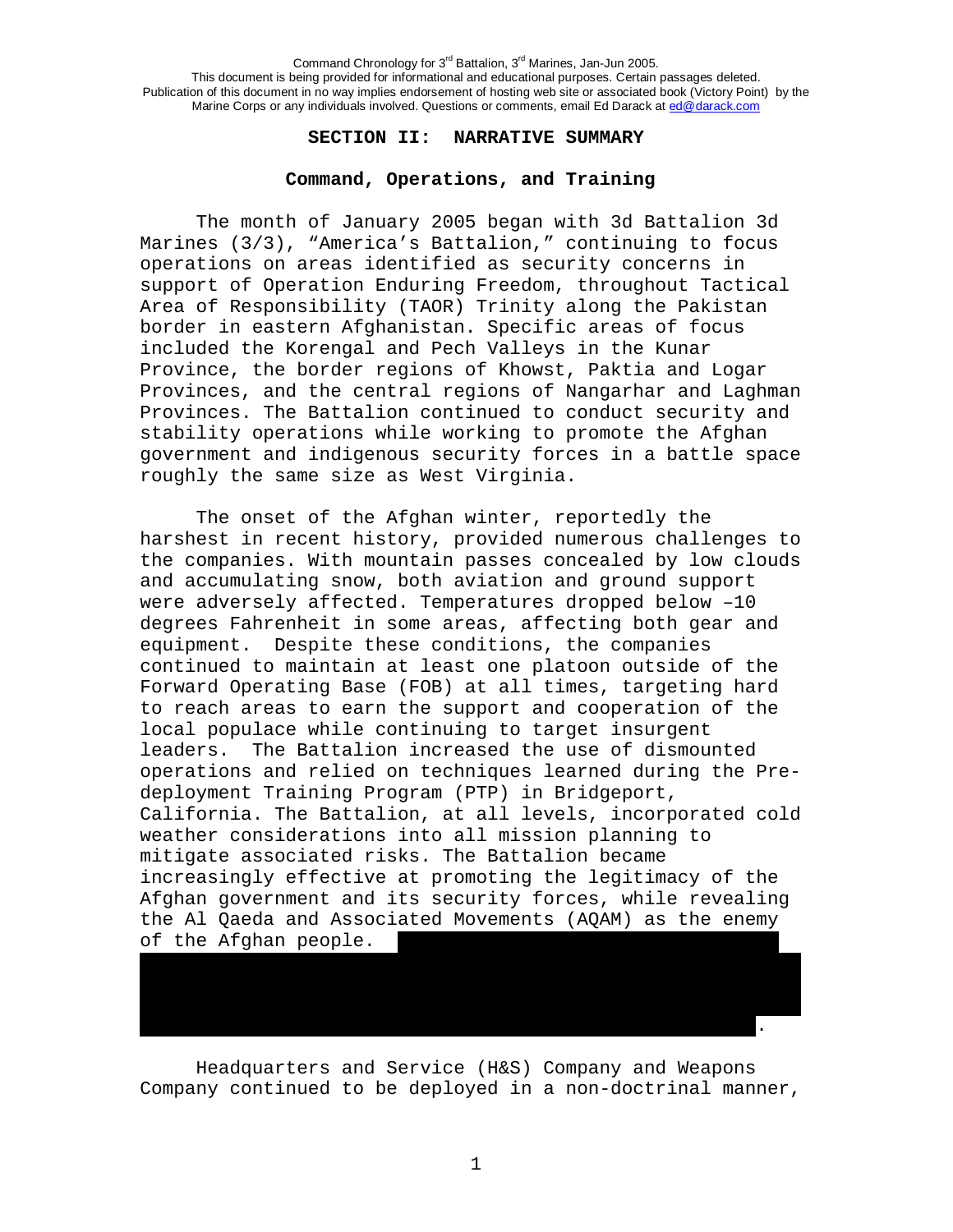as provisional rifle companies, due to the demands of the large distributed battle space. Headquarters and Service Company also continued to provide the guard force for FOB Salerno. Both Weapons and H&S Companies continued to work closely with the Khowst Provisional Force (KPF), a special force trained to provide security on the border between Khowst and Pakistan. Weapons Company and H&S Company also continued to provide security for Fox Battery, 7th Field Artillery as the Battalion positioned them forward, outside of the protective FOB, in order to range various areas along the Afghan-Pakistan border. This action enabled Fox Battery to provide timely and accurate fire support to the U.S. Special Forces and indigenous forces operating on the border on several occasions. Due to the AQAM's lack of success with attacks on Border Control Points (BCP) it was assessed that they were using the attacks as a "graduation exercise" from terrorist training camps to evaluate the courage and innovation of their graduates and/or the midlevel Al-Qaeda and Taliban leaders had few other alternatives to demonstrate to their senior leaders and financiers that they were actively pursuing aggressive operations against the Karzai Government and Coalition Forces.

Weapons Company focused their efforts on the northern and western portions of Khowst Province. On 11 January, 1st Platoon, Weapons Company received enemy contact in the northern village of Zambar, Sabari District, Khowst Province. The patrol was attacked by a squad-size element with AK-47s, Rocket Propelled Grenades (RPGs), and Russian Medium Machine guns (RPKs). Lance Corporal Hendricks was wounded in action and evacuated to FOB Salerno, where he was treated and eventually recovered. The contact was an indication that Weapons Company's duration operations in the outlying villages of the Khowst region had brought pressure on the AQAM. The Company remained in the immediate vicinity of the contact for several days to develop leads to locate those involved.

Lima Company began to push deeper into the porous border region in the southern area of Nangarhar Province, at the foothills of the Tora Bora mountain range. While on a duration operation in the southern district of Khogyani, 1st Platoon, Lima Company received information during the night from a local national of a weapons cache. On the morning of 17 January, the platoon moved to cordon off the

2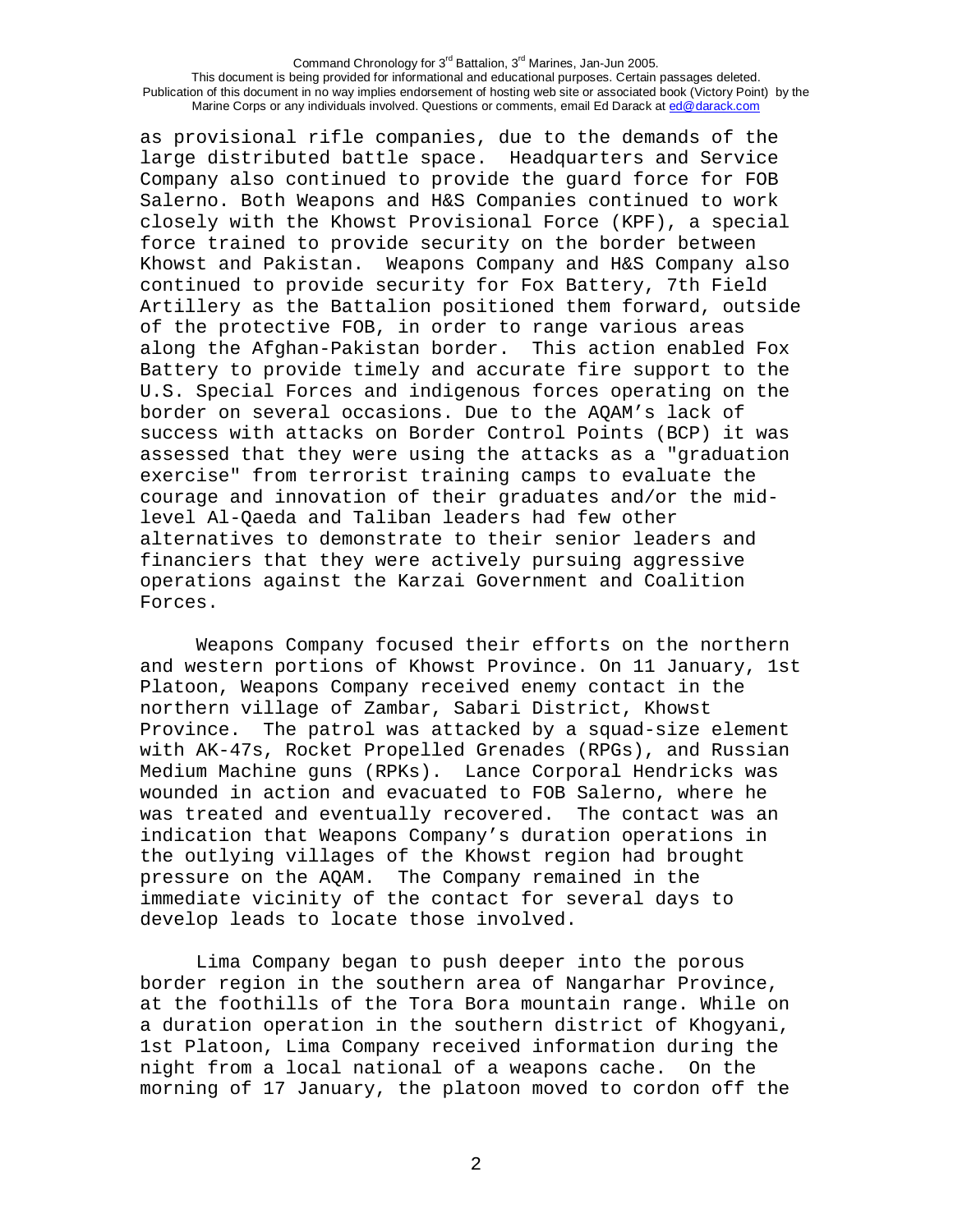suspected compound and conducted a search with the local Afghan National Police (ANP). As they arrived at the compound, they began to receive small arms fire. The contact was initiated by two guards protecting a weapons and drug cache inside the compound. Following the contact, the weapons were confiscated and the opium destroyed by the ANP while two detainees were brought to the Jalal Abad Provincial Reconstruction Team (PRT) for questioning. Despite the fact that specially trained Afghan forces handling the counter-narcotics effort, Coalition Forces were sometimes associated with these efforts and often had to handle the associated repercussions.

The ANA (Afghan National Army) played a role in the majority of Lima and India Company's operations throughout the Nangarhar, Laghman and Kunar Provinces. On 12 January, a Transfer of Authority (TOA) ceremony between the 3-3 Kandak (the ANA equivalent of a battalion) and the 23rd Kandak took place in Jalal Abad. The Kandak's Armor Brigade Commander officiated the ceremony, which included a dinner, several speeches, and a formal transfer of colors, followed by a ceremonial dance. The 3-3 Kandak departed knowing that they had made a significant difference while helping to establish security in the Nangarhar, Laghman, and Kunar Provinces. The 23rd Kandak, a light infantry unit commanded by Colonel Haji Islam Mohdeen, had far more soldiers than the 3-3 Kandak, but were missing some key staff officers and equipment assets that the United States Army Embedded Training Team (ETT) worked to obtain for them. The ETT immediately initiated specialized Area of Responsibility (AOR) orientation training for them, which included specifics on their role and responsibilities in the Afghan Government's counter-narcotics efforts. Special emphasis was placed on how to account for and properly destroy confiscated illegal drugs.

Because the Korengal Valley in the Kunar Province proved to be the most problematic area in TAOR Trinity, it became the focus of the Battalion's main effort. In January the Battalion staff began operational plans to leverage the village elders in the Korengal Valley to eradicate anti-government activists who had conducted numerous attacks on India Company. Operation SPURS then developed as a four-phased aerial insertion operation that combined the efforts of India Company and Lima Company, as well as the ANA and Naval Special Operations Forces.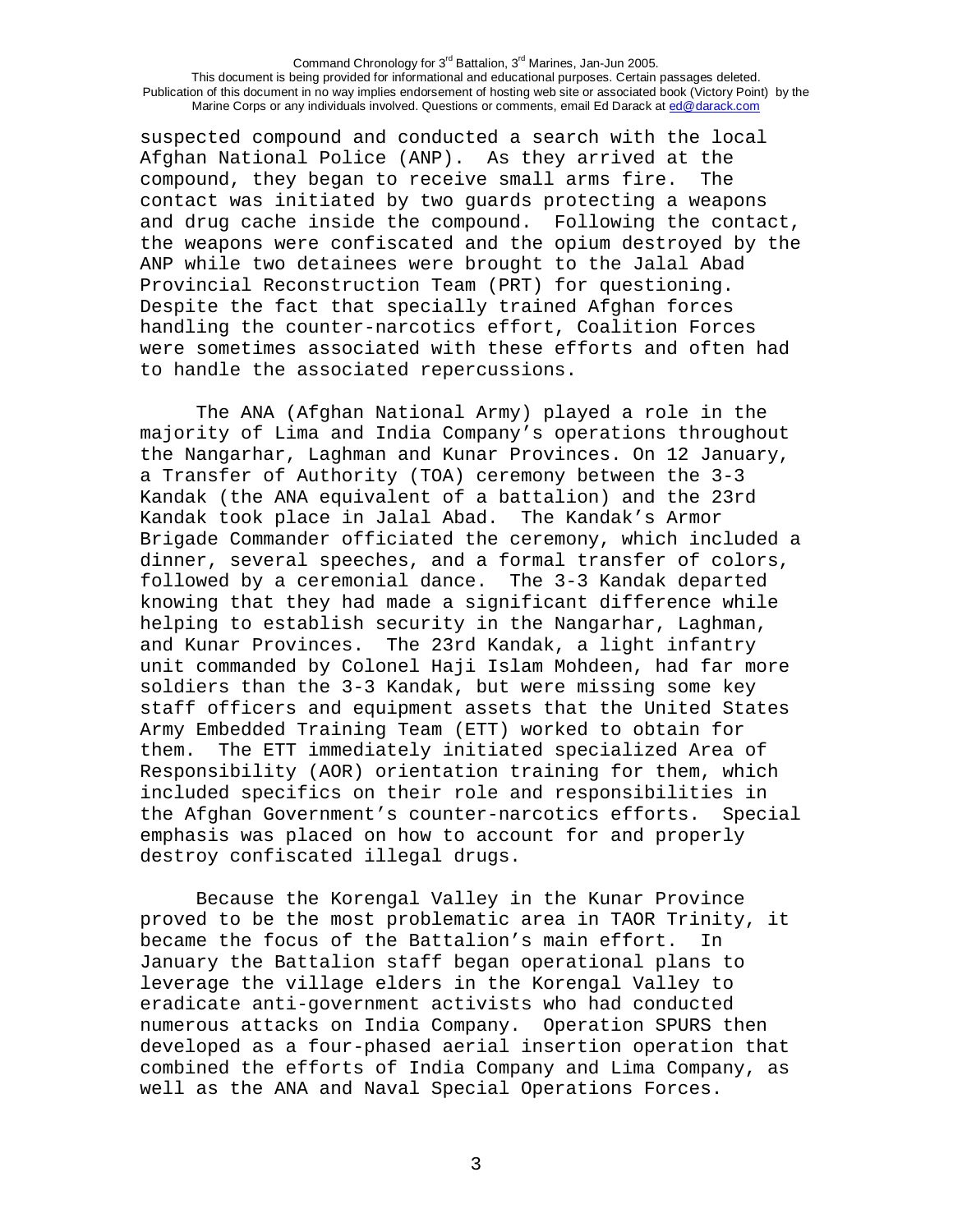During Phase I the Battalion held planning conferences to coordinate efforts involving the Intelligence Fusion Cell…………………………………………………………………………………………………………………………………………………

: identifying the best Landing Zones (LZs) to afford tactical advantage; and completing the Information Operations (IO) and Civil Affairs (CA) plans for Phase III. Phase I ended as the Battalion staff and attachments positioned for command and control and execution of the operation.

Weather delayed Phase II until the end of the month. Phase II began on 27 January began with the helicopter insertion of two reinforced platoons from Lima Company and one reinforced platoon from India Company into the Korengal,Pech, and Rechah Lam Valleys.

Phase II

of the operation coincided very closely to the planned execution checklist and all assets [Task Force (TF) Pirate, the aviation task force, Navy Special Operation Forces (NAVSOF), and the Intelligence Fusion Cell] made valuable contributions to the successes achieved during this phase. Task Force Pirate's work to land Marines and insert NAVSOF in exceptionally difficult terrain, to include tail down and fast rope insertions, was noteworthy.

Phase III of Operation SPURS commenced with targeted Civil Military Operations (CMO). Combined Task Force (CTF) Trinity conducted three separate Medical Capabilities (MEDCAP) events and winter CMO supply distribution missions in the Pech and Korengal Valleys while concurrently conducting security patrols. Participation from the local populace was exceptional as an estimated 500 people benefited from the services provided. Of the participants, nearly 30 females took part. Engagement with village elders and mullahs met with positive feedback and they expressed their desires to rid the Korengal Valley of AQAM influences. All supporting agencies remained flexible and adaptable. The combined efforts of TF Pirate and NAVSOF provided a continuous aerial Quick Reaction Force (QRF) capability through the night as well as fixed wing Close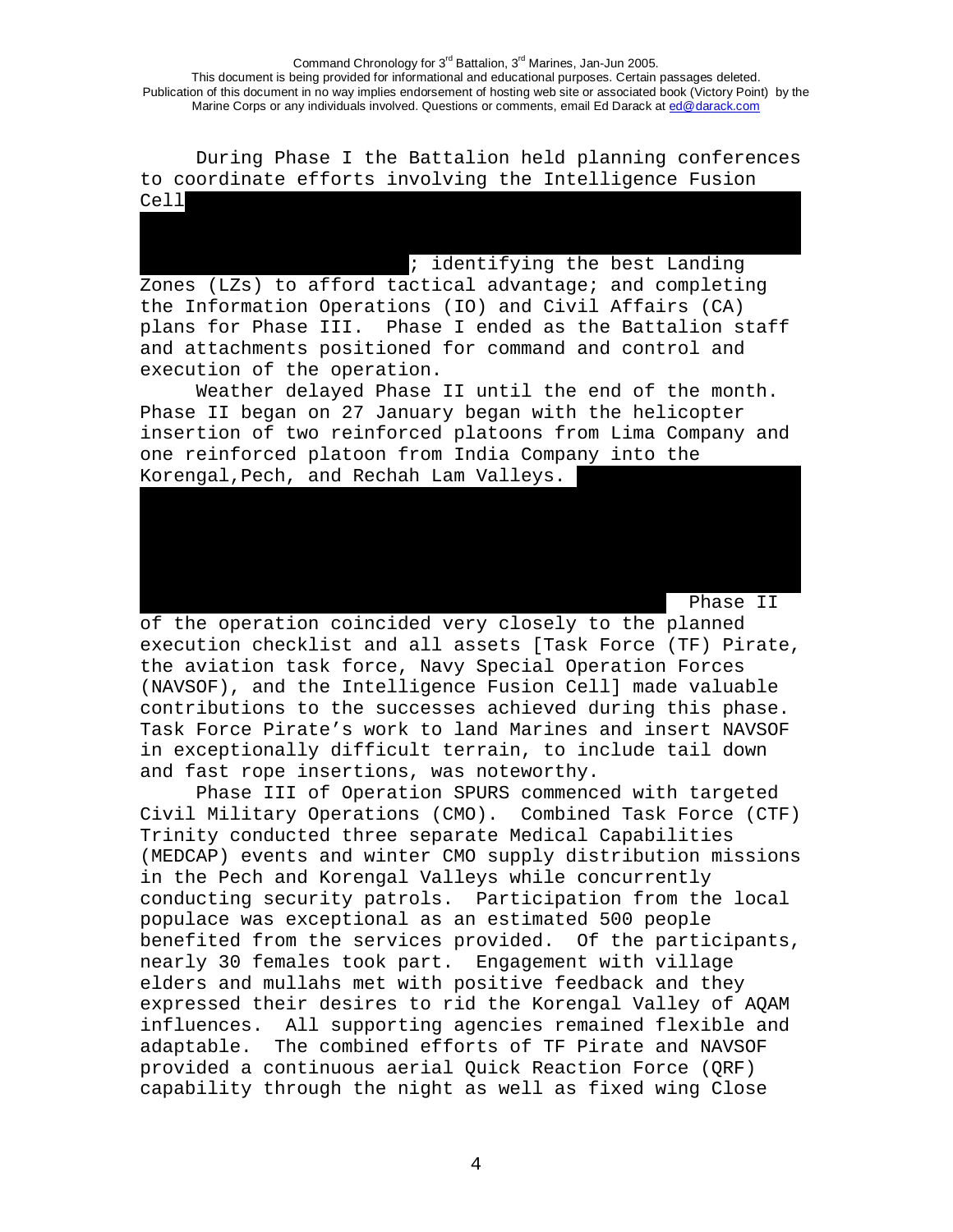Air Support (CAS) capability. The 23rd Kandak performed critical tasks during Phase III and was the focus of effort for Phase IV.

Phase III of Operation SPURS ended and Phase IV began as the two Marine companies, NAVSOF and the Tactical Command Post (TAC CP) were extracted and the ANA assumed the duration presence mission in the Korengal Valley. In addition, the numerous reports prior to Operations SPURS that indicated a large-scale attack on FOB Asad Abad during the same time period never materialized. Instead, it became clear from all reporting that the AQAM became reactionary to "Americas Battalion" and not vice versa. Along with the continued ANA presence, local radio stations broadcasted information throughout Kunar Province, persuading the local populace to provide information on enemy activities and encouraging low to mid-level fighters to lay down their arms and assist in the reconstruction process.

 The Battalion hosted two distinguished visitors during the month of January. On 5 and 8 January India Company and Lima Company respectively hosted Colonel Nicholas R. Pratt, USMC (Ret), professor, The George C. Marshall Institute, at Camp Blessing, FOB Asad Abad, and FOB Jalal Abad. Colonel Pratt visited Marines in Afghanistan and Iraq to conduct research for material in order to write his next book. On 25 January, India Company hosted Major General Eric Olson, Commanding General Combined Joint Task Force (CJTF) 76. General Olson received a brief on Operations SPURS and spoke with the Marines from India Company before they inserted for the operation. Throughout the month of January, America's Battalion conducted 378 combat patrols, of which 181 were integrated with the ANA, Khowst Provisional Force (KPF), Afghan National Police (ANP), or Afghan Security Forces (ASF).

During the first week of February, Operation Spurs concluded with the return of the 3rd Company of the 23rd Kandak. This was the first significant operation for the 23rd Kandak since their TOA with the 3-3 Kandak in the previous. Although much larger, the 23rd Kandak soldiers were inexperienced and understandably not as proficient as their predecessors. India Company and Lima Company committed themselves to working closely with the Kandak and their ETTs over the next several months to promote their confidence and to increase their field endurance, which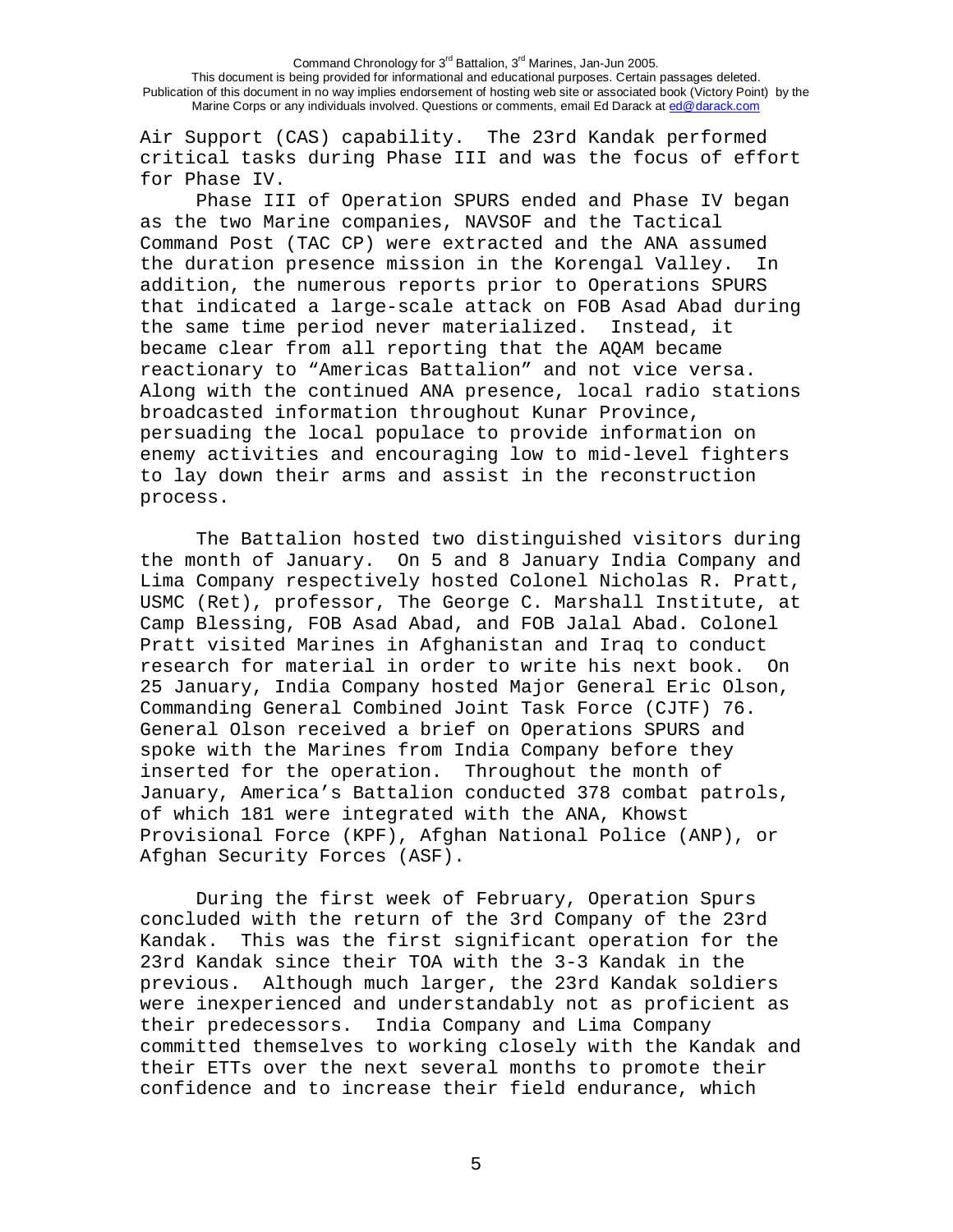were identified shortfalls. The Kandak was the most important asset the Afghan Government and the Coalition have in areas like the Korengal Valley and northern Laghman Province. The residents of the more isolated areas, like the Korengal Valley and northern Laghman Province, were far more inclined to provide the Kandak

Combined Task Force Trinity made continual efforts to seek every opportunity to leverage the Kandak's advantages.

…………………………………………………………………………………………………………………………………...

 Throughout the month of February, CTF Trinity remained focused on building the trust and support of the local populace prior to an expected increase in AQAM activity as the warmer weather approached. As part of this effort, Lima Company worked with Laghman Government Officials and the ANA to consistently increase pressure on known AQAM leaders in northern Laghman while concurrently planning with Combined Joint Special Operations Task Force (CJSOTF) for targeted detention operations in that area. India Company continued to maintain constant pressure on mid-level insurgents in the Pech, Rechah Lam and Korengal Valley areas of Kunar Province, denying them safe haven and convincing the local population that providing them support would only cause more violence and instability. India, Lima, and the 23rd Kandak worked together in both of these initiatives and maintained a regular security presence on the Asad Abad to Jalal Abad Road, a critical line of communication (LOC).

Kilo Company worked with Provincial Government officials to provide CMO supplies to those in Paktia and Logar that had suffered from the extreme cold weather and heavy snowfall.

### Weapons

Company worked adjacent areas, with a special focus on the Sabari District where they uncovered a potential AQAM cell. CTF Trinity continued to plan a "Spring Counter-Offensive" for the TAOR in close coordination with Forward Operating Battalion (FOB) 12, who had responsibility for the Joint Special Operations Area (JSOA) border region between Pakistan and TAOR Trinity. H&S Company continued to guard FOB Salerno while also conducting security patrols and providing escorts for Fox Battery, 7th Field Artillery Division to displace in support of the BCPs in the Khowst Province.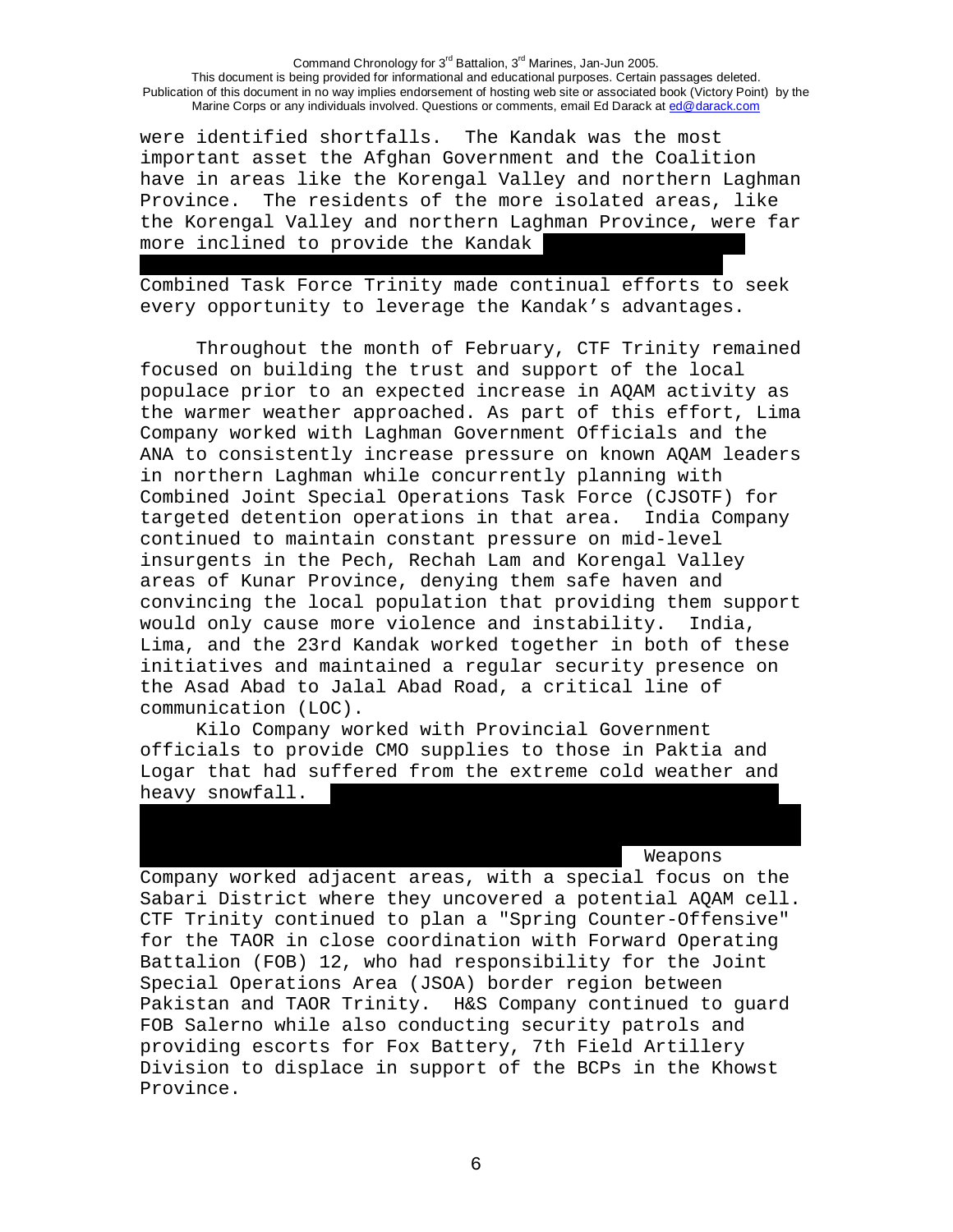On 15 February, during one of Lima Company's extended operations in northern Laghman Province, a reinforced squad was ambushed by approximately 20-25 AQAM with RPGs and small arms fire in the Alishang District, Laghman Province. Lima Company remained engaged with the AQAM for roughly 24 hours resulting in no friendly casualties or battle damage. In accordance with the Battalion Standard Operating Procedure (SOP), the company remained in the area where contact was made to seek out, capture or destroy those who had fired upon them. The dynamics in the northern Laghman area are unique. The AQAM leaders in northern Laghman are believed to have no specific loyalty to the Taliban, Hezbi-Islami Gulbuddin (HIG) or Al Qaeda. In fact, most were members of the Afghan Militia Force (AMF) that fought with the Northern Alliance. Rather, they believe that other tribes have received preferential treatment and government positions in the Karzai Government. Due to this sentiment of "disenfranchisement" they conduct anti-government activity and leverage organized crime as necessary to support those efforts. The AQAM take advantage of the situation by providing funding and materials to these gangs to enable them to attack Coalition and Government Forces. The February IO campaign to pressure AQAM leaders to seek out the Allegiance Program or face capture, likely precipitated the attack on the joint Marine - ANP patrol. The Allegiance Program was designed as an interim program to allow low to mid-level Taliban and HIG fighters the opportunity to reconcile with the new Afghan government until an Afghan-run program was established. Lima Company maintained a presence in northern Laghman throughout the month of February and received no further contact with enemy forces as they worked to win popular support for the Coalition and Afghan Government in the area.

India Company continued to focus their efforts in the Korengal Valley area of Pech District, Kunar Province. On 24 February, a patrol base occupied by a platoon of India Company Marines in the Korengal Valley was targeted with five mortar rounds and received numerous indications of follow-on attacks. The company conducted an aerial insert of an additional platoon to reinforce the patrol base. As the insertion was being conducted, the helicopters received small arms fire with no resulting casualties or battle damage. India Company maintained a presence in the Korengal Valley throughout the month of February to locate and/or

7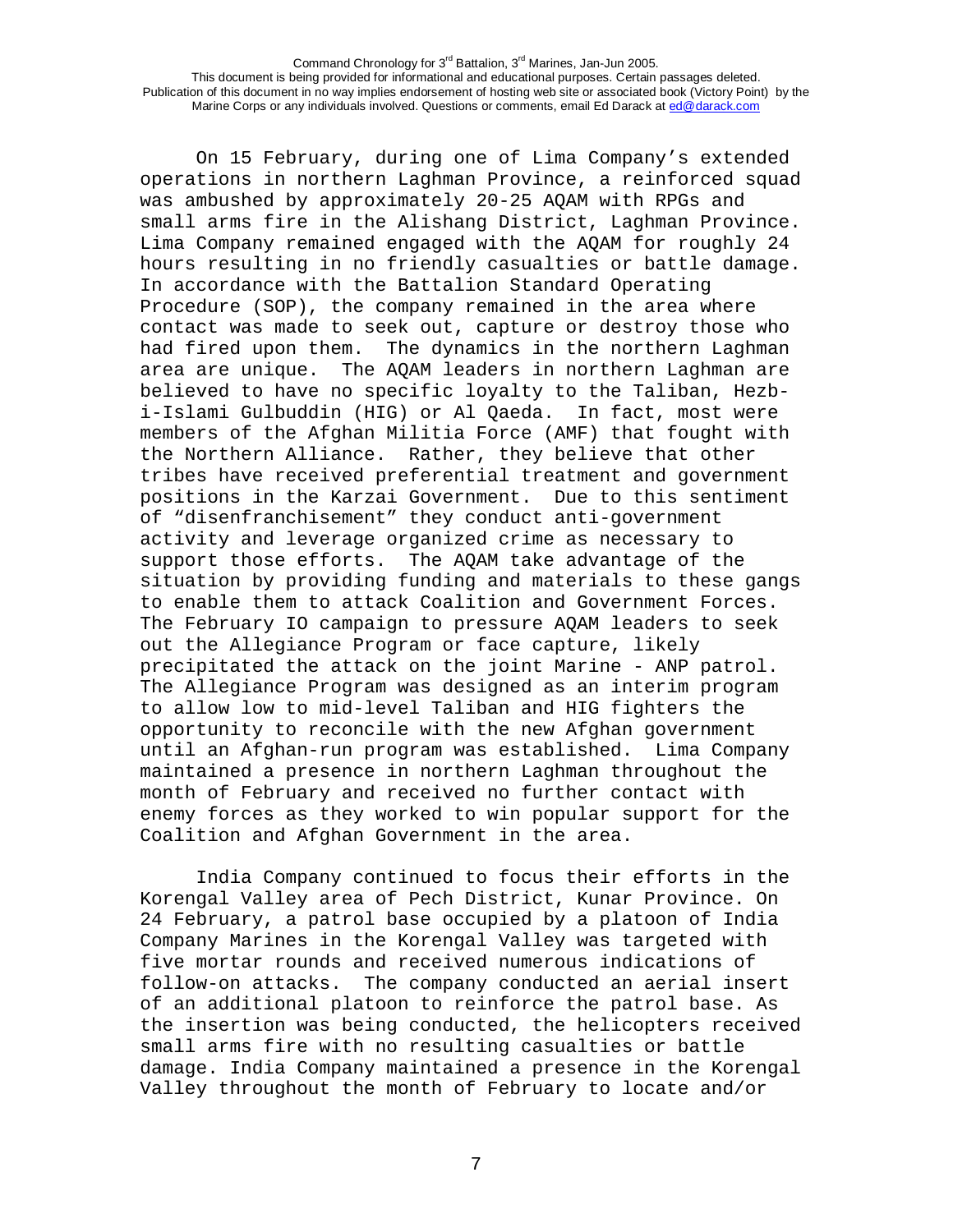destroy the AQAM in the area while continuing to win popular support among the local villagers.

Meanwhile reports had begun to indicate that insurgent activity was increasing in the Khowst-Gardez (K-G) Pass, a narrow mountainous road linking Khowst and Paktia Provinces. Kilo Company pushed 3rd Platoon to the area to investigate the reports. On 26 February, after recovering a fairly large weapons cache in the area, 3rd Platoon received medium machine gun and small arms fire from an unknown number of AQAM at their patrol base near the village of Waza, in the Jadran District, Paktia Province. It was assessed that the locals in Jadran are largely progovernment and that their reporting of the arms cache uncovered by Kilo Company prompted the AQAM to take action. The enemy action was confined to a brief initiation with RPK and AK-47 fire and a rapid displacement by the enemy, in which the platoon returned fire and pursued. The Marines suffered no casualties or damage.

During the month of February, America's Battalion conducted 353 combat patrols of which 201 were integrated with the ANA, KPF, ANP, or ASF.

 Throughout the month of March, India Company continued to focus its presence and duration security operations in the Korengal Valley and Sarkani District areas of Kunar in close coordination with the ANA and Combined Joint Special Operations Task Force's (CJSOTF) Operational Detachment Alpha (ODA). Lima continued to apply pressure to the leadership in Northern Laghman as part of Operation MAVERICKS' shaping phase and continued to conduct duration security missions in the Spingar area of the Nangarhar Province. Kilo Company focused on keeping the K-G Pass free of improvised explosive devices (IEDs) and ambushes as the expected "Spring Offensive" arrived. Weapons Company continued to apply pressure to the Sabari District, while also coordinating closely with CJSOTF to conduct security patrols in the JSOA and assist in deterring infiltration. H&S Company continued to guard FOB Salerno while also conducting security patrols and providing escorts for Fox Battery, 7th Field Artillery Division to displace in support of the BCPs in the Khowst Province. All of CTF Trinity's companies incorporated information operations as part of their fire plans for every operation, regardless of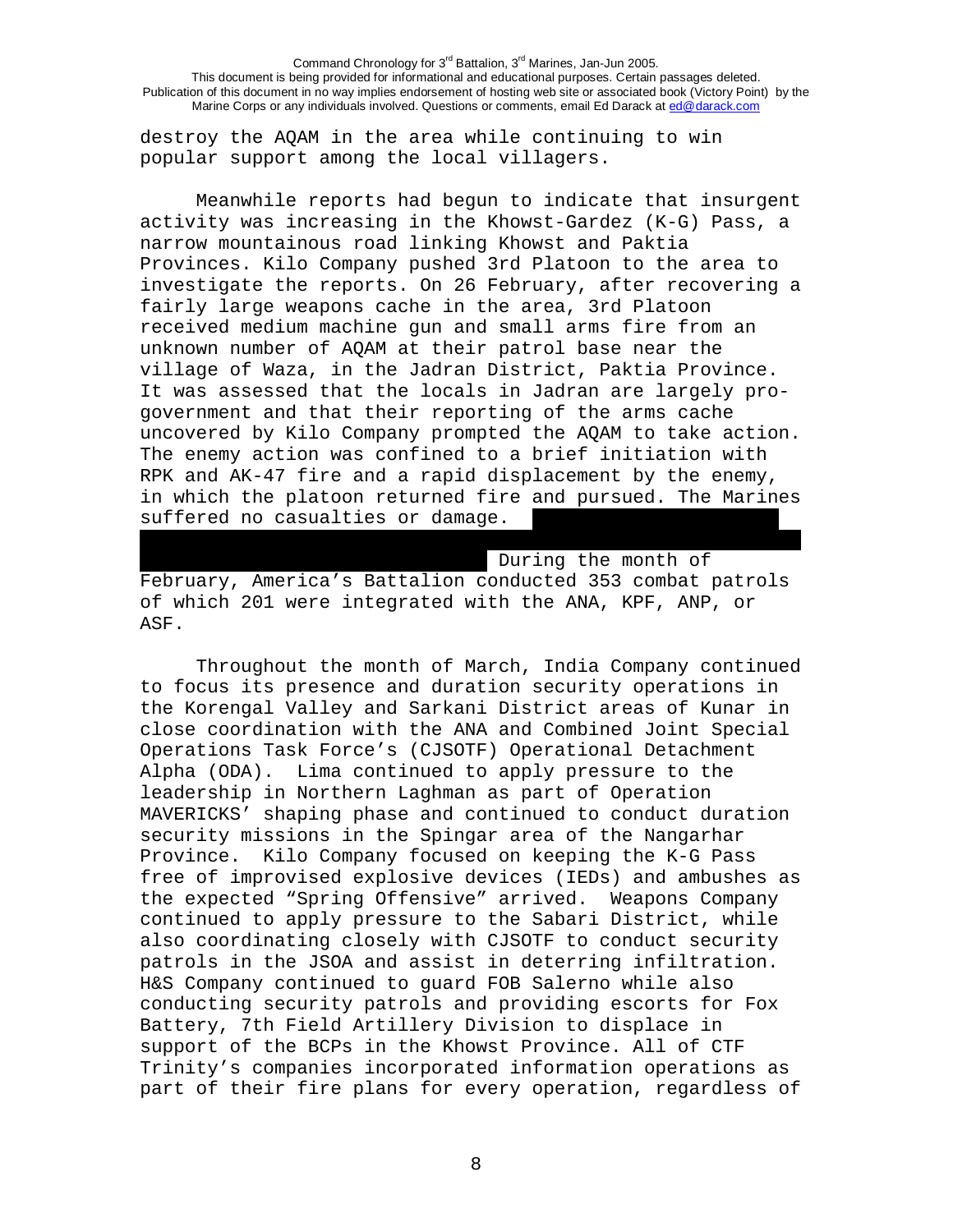their size. The Battalion noted progress in each of the areas of focus, with a significant increase in and arms caches and IEDs turned in. Additionally, all of the companies worked with their respective PRTs and Provincial Governors to develop a schedule that would enable each Governor to visit every district in their provinces prior to 15 May 2005.

The Battalion Information Operations Working Group (IOWG) provided tailored information operations (IO) packages for each of the Governors' visits with the principal message that the democratically elected Islamic Republic of Afghanistan is interested in every family's well being and is working with notable success toward extending government services throughout the country. Each IO package included specific success stories for each district visited as well as investment and growth plans for the future. The Battalion tasked its Companies to provide security for each visit, while the PRT was tasked with HA and MEDCAP operations where appropriate, and the Tactical Psychological Operations Team (TPT) was tasked to assist with IO product distribution and broadcast. The "Governor's Road Show" was intended to counter and refute insurgent propaganda and seize the information initiative in preparation for the National Assembly Provincial Council Elections.

In another effort to demonstrate the reach of the Afghan Government, and to increase the pressure on the AQAM to lay down their arms and reconcile with the Afghan government, the Battalion executed Operation MAVERICKS in March in northern Laghman Province. Operation MAVERICKS was a four-phased operation following the same phase format of Operation SPURS (planning and shaping, insertion and cordon and knock/search, targeted CMO/IO, and sustained stability operations). During Phase I the Battalion held planning conferences to coordinate efforts involving

 $\sqrt{a}$ , identify the best LZ to afford tactical advantage and complete the IO and Civil Affairs (CA) plans for Phase III. Phase I ended as the Battalion staff and attachments positioned for command and control at FOB Jalal Abad and Lima Company staged at FOB Mehtar Lam.

Phase II of the operation involved the helicopter insertion of Kilo Company (reinforced) along with NAVSOF in

9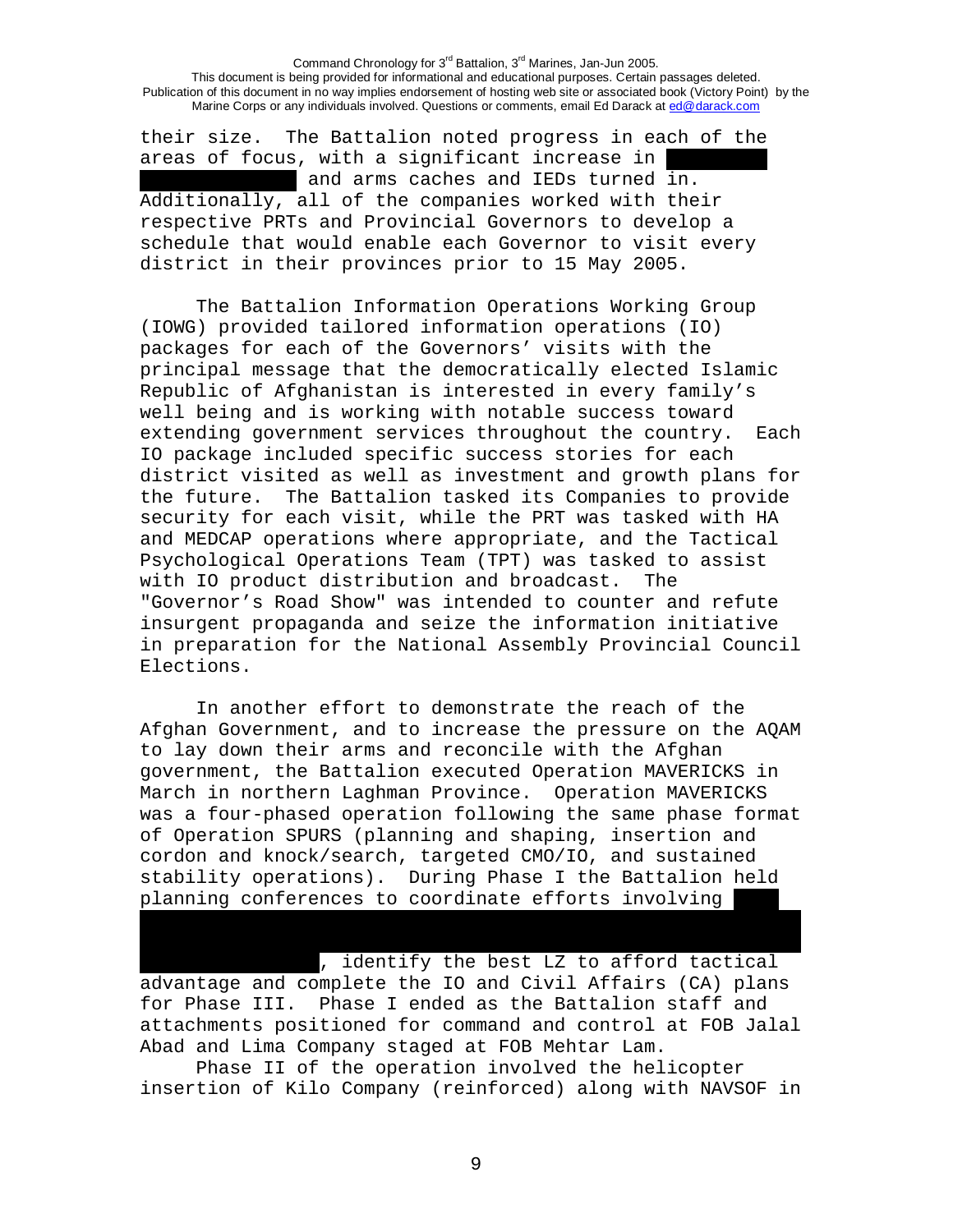the village of Paitak and the ground movement of Lima Company (reinforced) and one KANDAK company into the village of Dawlet Shah, both in northern Laghman. Initially the operation in Paitak produced eighteen detainees. NAVSOF and the Kilo Marines also located an extensive cave network and systematically cleared it. They also discovered a large arms cache in which they destroyed. Lima Company's objective in the south had been affected by severe flooding and became the focus of HA operations initiating Phase III of the operation early in that objective area. Phase III of Operation MAVERICKS was completed when Kilo Company successfully extracted from the northern objective in Paitak after conducting sustained IO, CMO, and MEDCAP for three additional days. Phase IV of the operation continued with Lima Company working closely with the Governor of Laghman and the Laghman Disaster Response Chief to address needs of the people in and around the southern objectives. Although the washed out roads and non-availability of aircraft prohibited Lima from reaching Dawlet Shah, the Company's disaster relief efforts continued to target those displaced from their initial objective areas by the flooding. Specifically, Lima Company erected a tent village for those displaced, built a retaining wall with Commander's Emergency Response Program (CERP) funds to protect a threatened area, mitigated effects with sand bag details, and provided MEDCAP operations. The Governor of Laghman assessed that these efforts had a significant and productive impact on the people of northern Laghman and did a great deal to extend his reach there.

Kilo Company's (with NAVSOF) actions on Objective TORONTO (Paitak Village) over three days produced a number of positive effects. In collective memory, this was the first coalition operation in that area. Although the people in the objective area were initially frightened of the helicopters and the targeted detention effort, that effort was followed by approximately 48 hours of MEDCAP and CMO efforts that culminated with the Kilo Company Commander meeting with approximately 60 village elders where the elders pledged their allegiance to the Government of Afghanistan (GOA) and expressed a desire to police up those who were conducting anti-government activity in their region. The MEDCAP had considerable impact, as illness, to include tuberculosis, was widespread in the Paitak region. Operation MAVERICKS produced two significant arms caches to include 90 anti-personnel mines and a large quantity of IED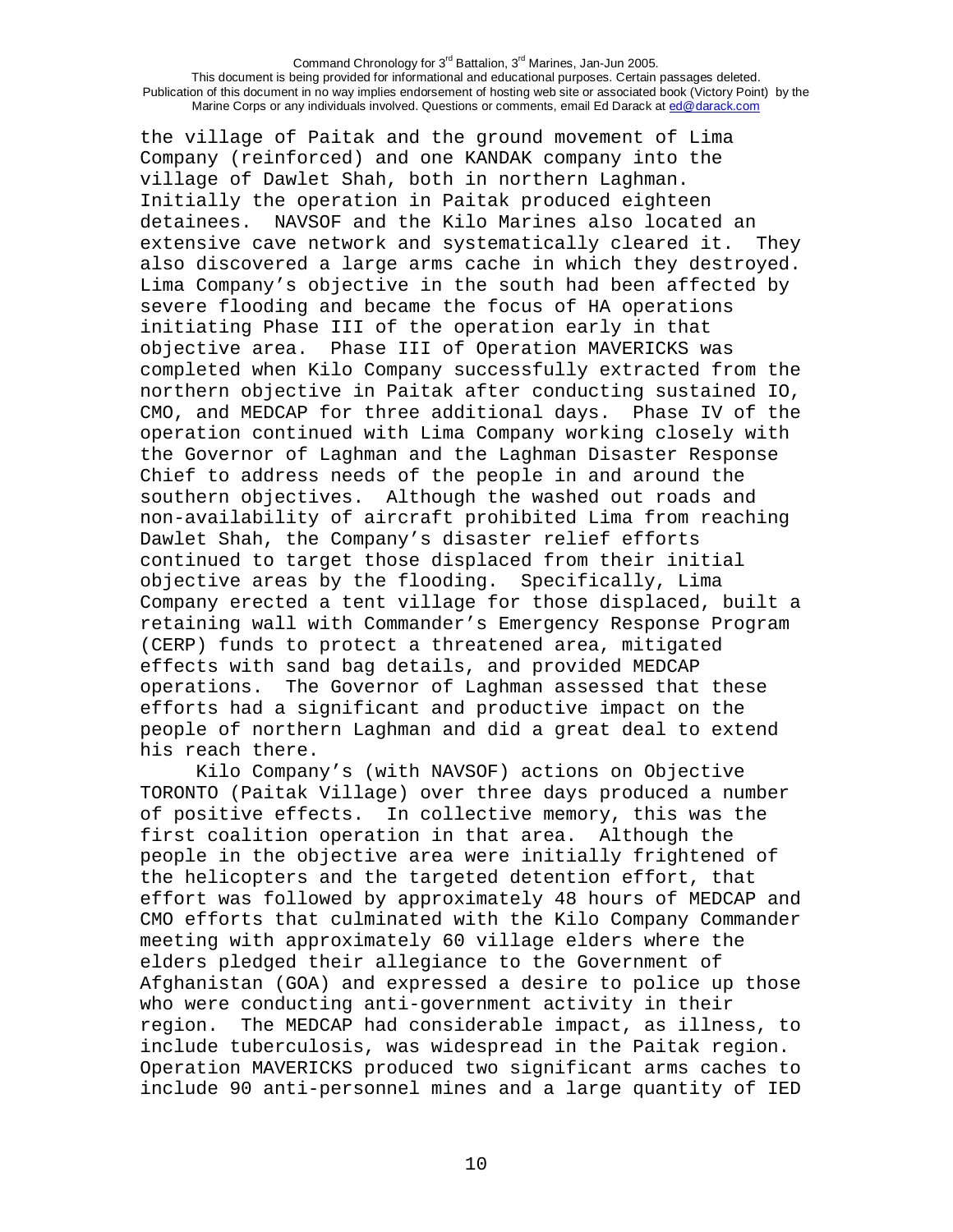making material. Both caches were video recorded and destroyed. The status of the four Kilo Company and 14 NAVSOF detainees in the level I detention facility at Bagram Air Field (BAF) was closely monitored. The Battalion then began to plan the repatriation of those who did not meet the criteria by arranging a flight back to Paitak to turn them over formally to the village elders with an appropriate explanation for their initial detention and their release. Phase IV

continued with Lima Company and ANA remaining in Laghman following up on all CMO and CERP projects.

In early March, the Battalion S-5 began coordinating with the Asad Abad and Jalal Abad PRTs to arrange a security conference with the Provincial Governors and Police Chiefs of Nangarhar, Kunar, Laghman and Nuristan Provinces. The primary purpose of the conference was to discuss means for reducing organized crime (narcotics and timber smuggling, in particular), generating revenue in support of security services (primarily the ANP) and integrating the ANP to reduce the problems associated with tribal affiliations. The conference took place at the Nangarhar Governor's Conference Center in Jalal Abad on 27 and 28 March. The Northern Trinity Regional Governor's Conference on Security ended with the Deputy Governors, ANP Chiefs, NDS Chiefs, Regional Highway Patrol Chief, and Regional Border Patrol Chief all pledging continued communications and cooperation. They agreed to conduct weekly district security conferences among all agencies as well as a monthly, rotating Regional Security Commission. The latter was to consist of the ANP chiefs, the NDS chiefs, the Border Patrol Chief, the Highway Patrol Chief, the ANA Kandak commander and a coalition representative. The first Regional Security Commission meeting was then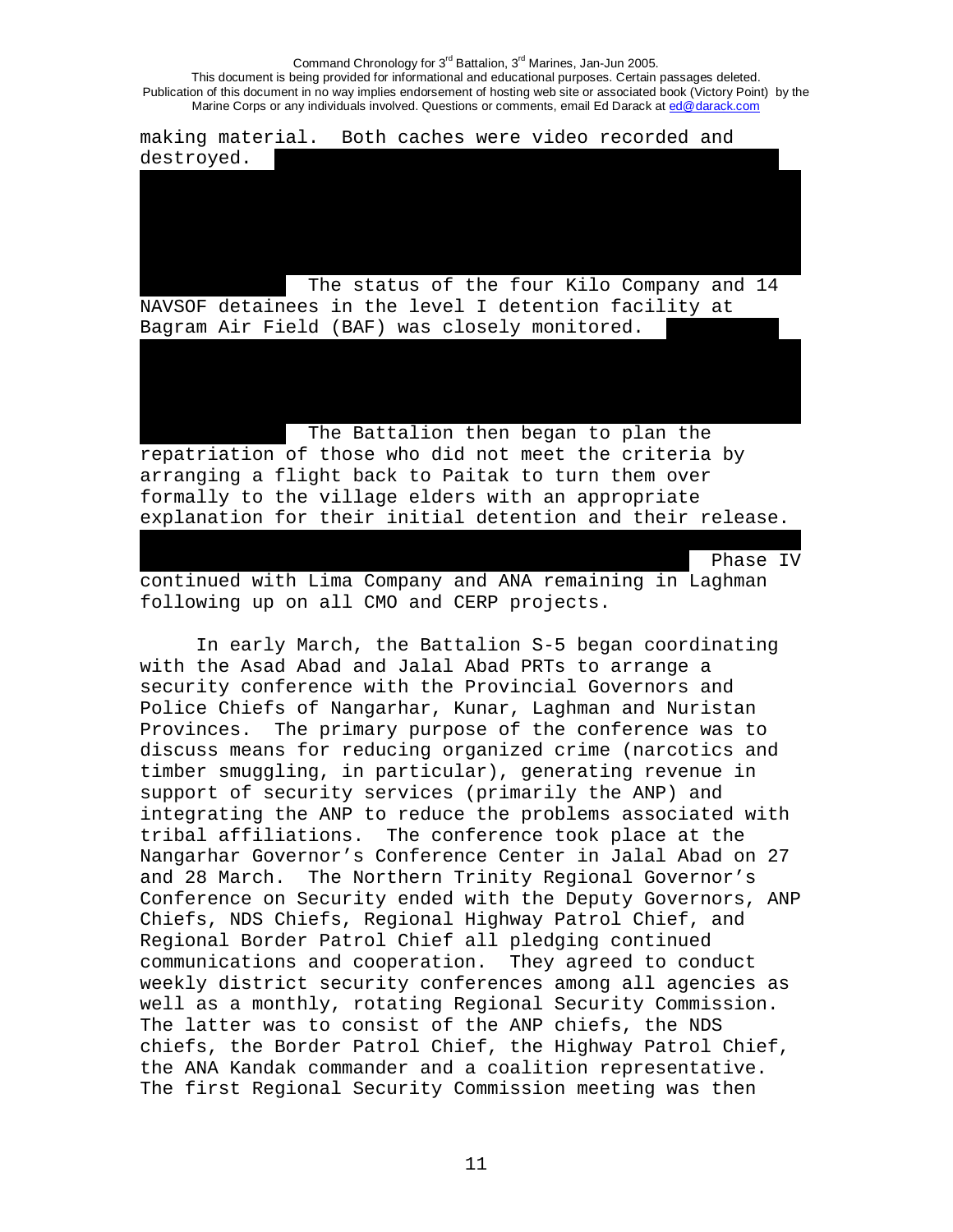scheduled to take place in Asad Abad on 30 April. They also agreed to develop provincial election and voter registration security plans and to identify shortfalls where they would need assistance from the ANA and coalition. Finally, they created a regional emergency response unit with each security agency providing one representative in Jalal Abad. This unit will coordinate emergency response within the four provinces.

The Minister of Interior (MOI) representative agreed to address inter-provincial force integration (to address the problem with local tribal affiliations) and Regional Inspector General services, which the provinces deemed was inappropriate for them to address themselves but ideas worth pursuing with the MOI. At the Regional Security Commission meeting, they also planned to address standardizing weapons and tinted window permits throughout all four provinces, using Nangarhar as a model.

 Although sustained duration patrols in the Korengal Valley were credited with deterring AQAM activities in early March, from mid to late March India Company received numerous menacing enemy contacts. On 12 March India Company made contact in the Shoriak Valley, Pech District, Kunar Province. The brief firefight was initiated by the AQAM wounding Lance Corporals Dash and Huey. Both Marines sustained small shrapnel injuries to the shoulder and were routinely evacuated the next morning. The AQAM quickly disengaged after being engaged with 60mm mortar fire.

On 22 March, India Company established a cordon around a compound reported to be the house of an IED-making cell. Three-armed AQAM attempted to flee the compound and the remaining AQAM assumed a hostile posture and were engaged by Marines from the India Company patrol. On 23 March, during security operations, an AQAM element engaged an India company observation post in the vicinity of Landing Zone Lumberyard in the Korangal valley, Kunar province. During the engagement, Corporal Hall Wounded In Action (WIA) and two ANA soldiers WIA, all three were put on a helicopter MEDEVAC to Bagram Airfield (BAF). As a result of the contact, the Battle Damage Assessment (BDA) revealed two AQAM killed in action (KIA).

Finally on 25 March, an India Company patrol received mortar and small arms fire in the Korengal Valley. The patrol returned fire with 81mm mortars, 60mm mortars, and small arms fire. The enemy element fled and no casualties or battle damage was sustained. Following all of these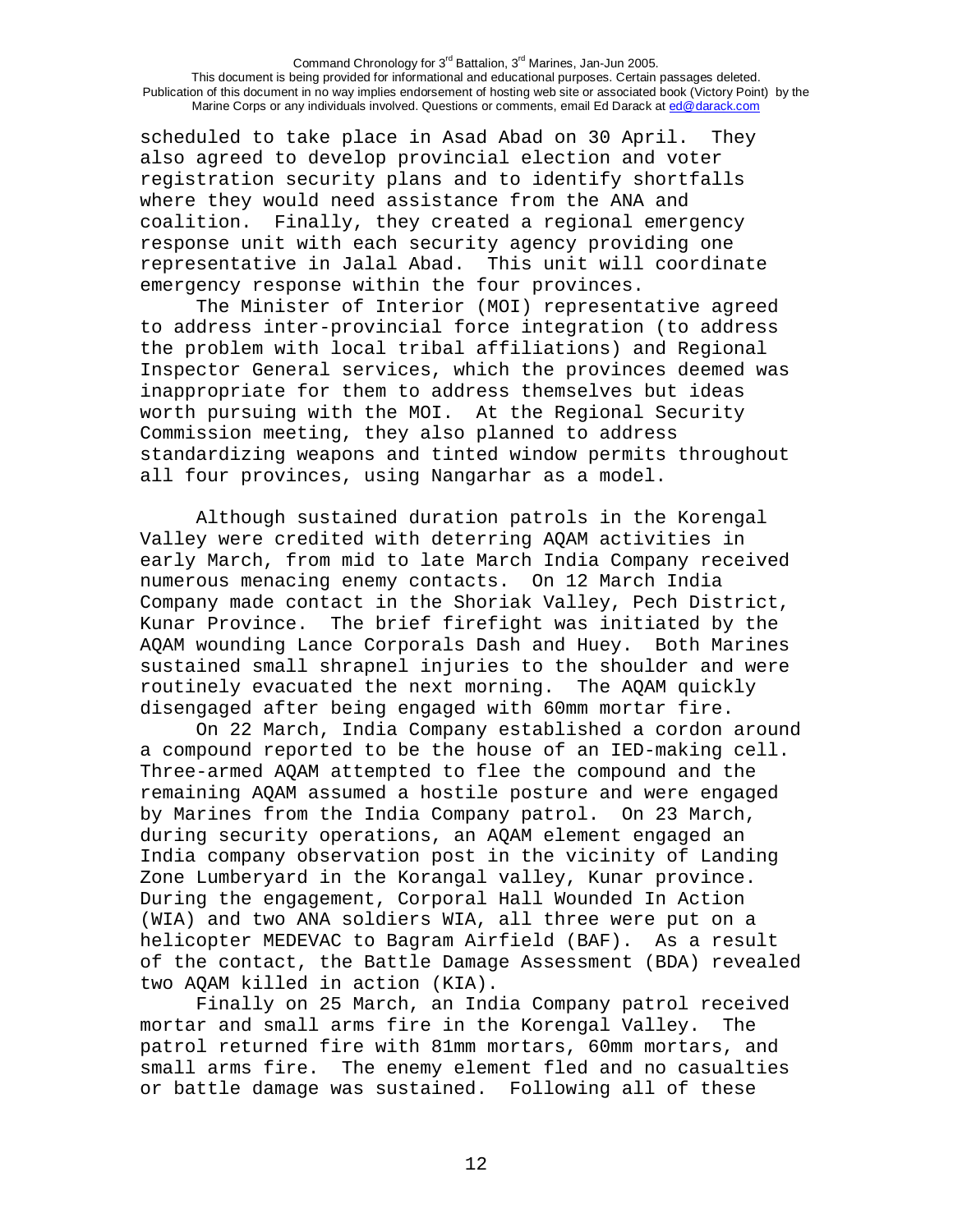firefights, India Company remained in the respective areas in order to collect information on AQAM location and activity and keep pressure on those who did not want them there.

On 23 March, a small contingent Second Battalion, Third Marines (2/3) arrived in Salerno to conduct their Pre-Deployment Site Survey (PDSS) of TAOR Trinity. They remained in Salerno until 26 March. The 2/3 PDSS team visited Jalal Abad from 26 to 27 March. While in Jalal Abad, 2/3 accompanied Lima Company on a ground security convoy to Mehtar Lam. In so doing they were able to gain an appreciation for the Nangarhar and Laghman Provinces and the state of the FOBs in each, as well as standard procedures for vehicular patrolling. The weather delay keeping them in Salerno for three days prevented them from getting to the Kunar, Paktia and Logar Provinces. On 28 March, they attended the opening portion of the Northern Trinity Governors' Conference on Security prior to returning to BAF. The conference afforded them an opportunity to meet the provincial ANP Chiefs, NDS Directors, and Deputy Governors of the northern four provinces.

 Also during the month of March, CTF Trinity had the pleasure of hosting Brigadier General McAbee, Deputy Commanding General, Marine Central Command (MARCENT), on 6 March at both FOB Salerno and FOB Gardez. The Marines, Sailors and Soldiers greatly appreciated his remarks. They also enjoyed a visit from the Commanding General, MG Eric Olson, who thanked them all for their service and bid them farewell as he prepared to depart on 15 March. CTF Trinity benefited repeatedly from MG Olson's leadership and generosity in dedicating resources to our operations. Most significantly, he gave America's Battalion what Marines value the most: the trust, confidence and opportunity to serve in one of the most challenging regions associated with OEF. On 25 March, the Battalion Bravo Command hosted Brigadier General Champion, CJTF-76 Deputy Ground Commander – Operations (DCG-O) at FOB Salerno. During the month of March, America's Battalion conducted 509 combat patrols of which 301 were integrated with the ANA, KPF, ANP, or the ASF.

With the arrival of April, the Battalion discovered that this was the time of year when poppy fields begin to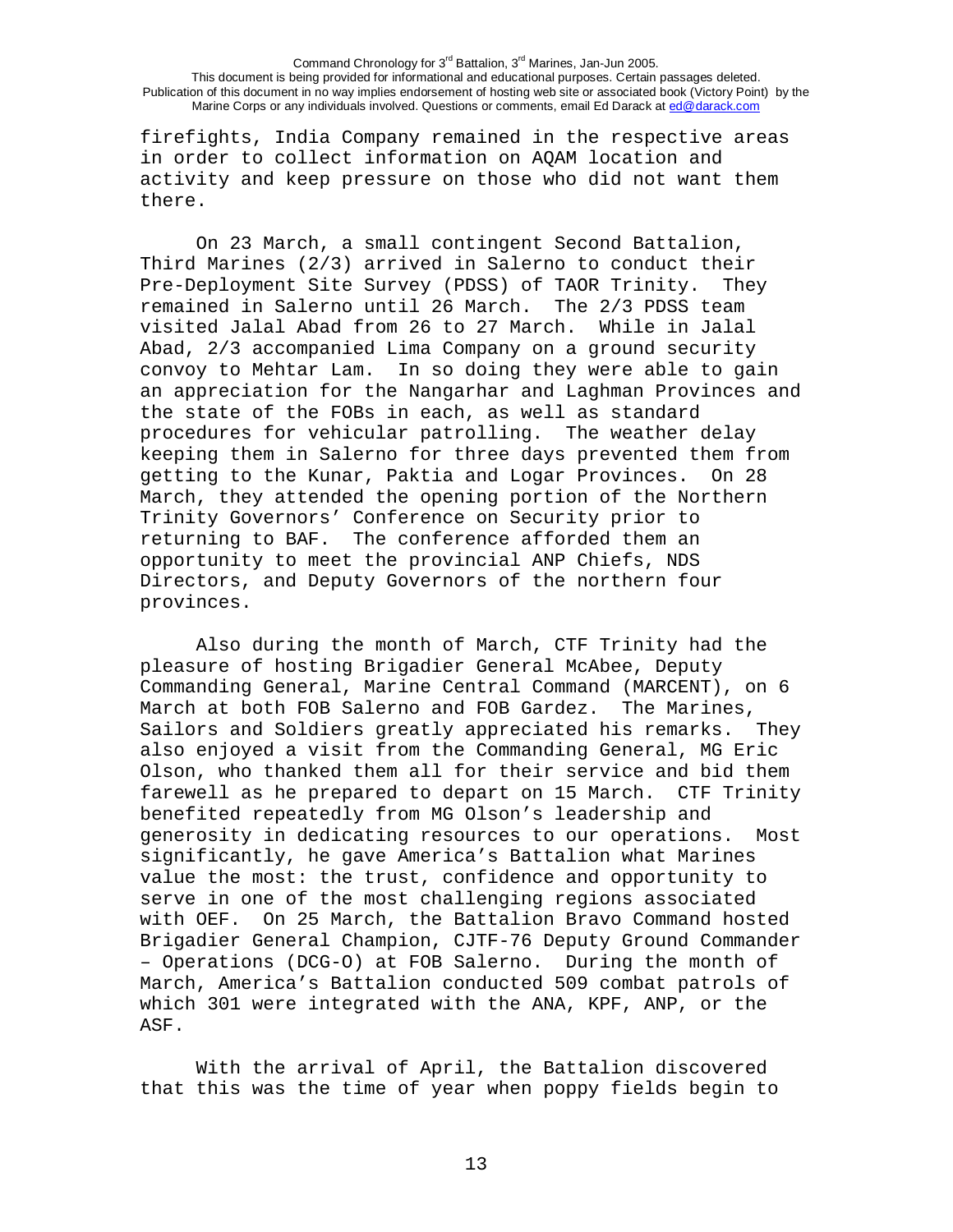bloom. Several poppy fields were discovered in full bloom in Kunar, deep in the valleys in northern Laghman, and in the hard to reach areas of Nangarhar. Poppy cultivation, however, reportedly decreased by up to 80 percent from the previous year. The Battalion reported the fields to higher headquarters as well as to the respective Provincial Governors so that the Central Poppy Eradication Force (CPEF) (the Afghan equivalent of the Drug Enforcement Agency) could take action. Immediately following the turnover between Kilo Company's 2nd platoon and Lima Company's 3rd Platoon. Kilo Company conducted the repatriation of seven detainees from Operation MAVERICKS to Paitak village in northern Laghman and distributed CMO supplies in the area.

Lima Company continued their duration missions in the Khogyani, Surkh Rod, and Muhmand Dara Districts.

The local nationals continued to show support for the Karzai Government, but were dissatisfied with the progress of government services and infrastructure repairs – particularly the roads in their districts. The Marines emphasized that infrastructure improvements occur in those places that are secure; and security requires the local population to take active measures against AQAM activity by reporting that activity to coalition or government forces. Throughout the month of April, India Company maintained their focus on the Pech, Sarkani, and Dangam Districts in coordination with the PRT and ODA.

 In April, the assessment of TAOR Trinity remained unchanged. As predicted, reports of AQAM activity had increased with the arrival of spring. Although IED emplacements increased, in most cases the ANP and the local populace had secured, reported, or disarmed them before they could cause any harm. The AQAM were left with a struggling insurgency in which they had to rely on inaccurate indirect fire attacks from maximum range, small scale hit and run, direct fire attacks at maximum range and the emplacement of IEDS. Additionally, most AQAM attacks appeared to have been directed toward GOA security forces vice Coalition Forces. These were all signs that the Government of Afghanistan (GOA) and its security forces were gaining credibility, legitimacy, reach, and capability.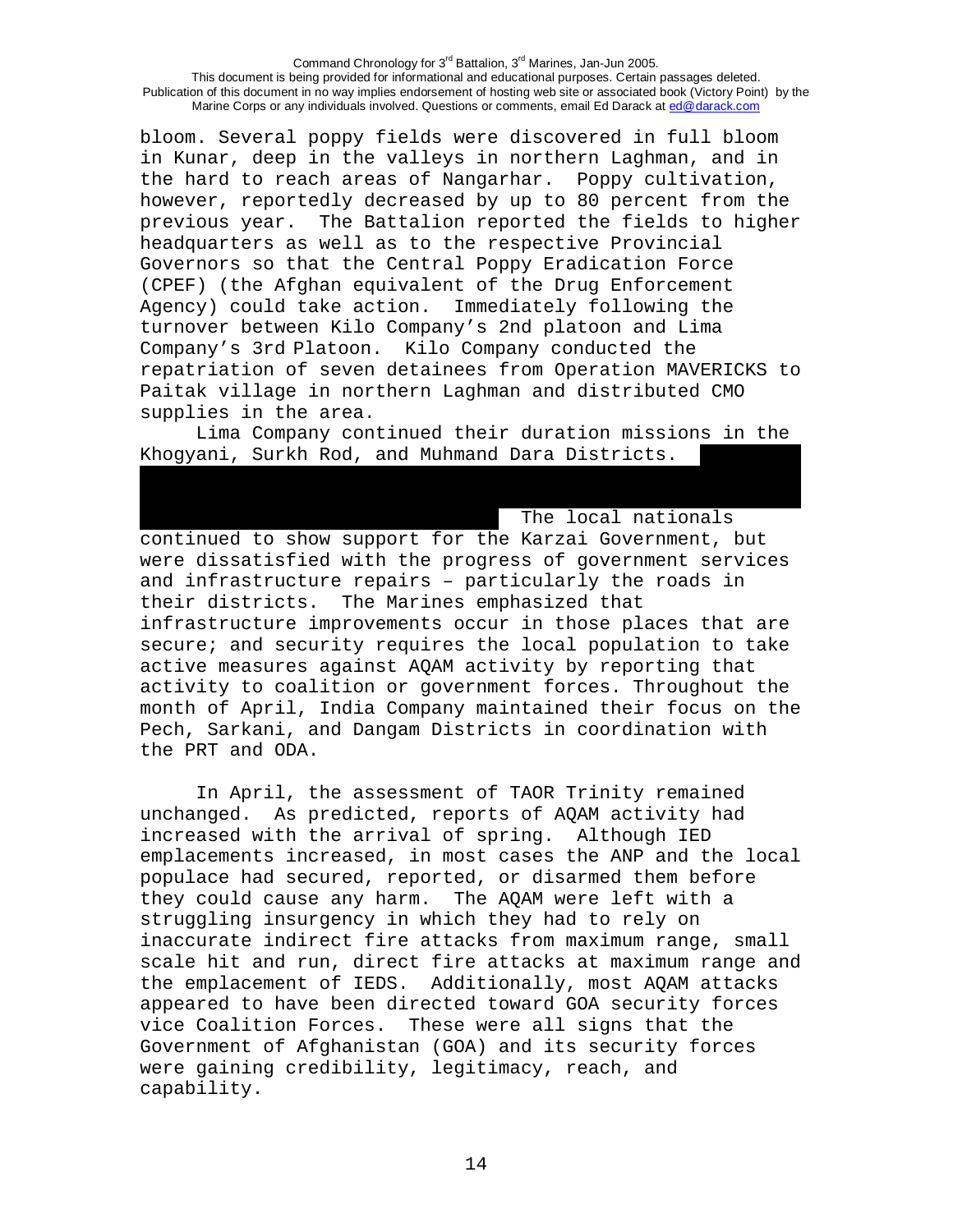Combined Task Force Trinity remained focused on providing sustained combined security presence with the ANA and ANP forces in every district of the TAOR while improving their capabilities and effectiveness. The Battalion also remained committed to enhancing good governance by GOA officials at the provincial and district levels through oversight of government practices and the select application of resources such as CERP funded projects. Concurrently the Marines, Sailors, and Soldiers continued **EXECUTE:** The continued and daily interaction with GOA security forces and the local population to identify and target AQAM and their ever-decreasing support base in Afghanistan. As Pakistan increases its effectiveness in the border region, this is a counter-insurgency being won.

 Particularly successful during the month of April was the Allegiance Program. On 6 April in Kunar, Moman (also known as Xxxxx, …………………..and Najmuddin's bodyguard) brought nine individuals into Camp Blessing to apply for the Allegiance Program. Following these lower level applications, on 10 April, Najmuddin

) also surrendered to India Company at Camp Blessing, which clearly indicated that the tide had begun to turn in the volatile Pech region. India Company worked to exploit intelligence from Najmuddin while working with Kunar's Governor to ensure his activities were monitored. Najmuddin stated he decided to turn himself in because he saw the good things the Coalition Forces were doing in the Pech District and was tired of hiding and fighting. India Company's sustained presence forced him to reconcile. On 14 April Kunar's Governor, Governor Wafa, held a reconciliation ceremony for Najmuddin with approximately 250 Afghans in attendance, to include local media. Governor Wafa saw the positive impact Najmuddin's reconciliation ceremony had with his district leaders. On his own initiative, the Governor conducted a similar ceremony for Mohammed Arif, who had turned himself over to the ANP in Asad Abad two weeks earlier

pave the way for other insurgent leaders.

Debriefs with Najmuddin provided valuable insights on AQAM operations and the effectiveness of our Tactic Techniques and Procedures (TTPs) for both duration security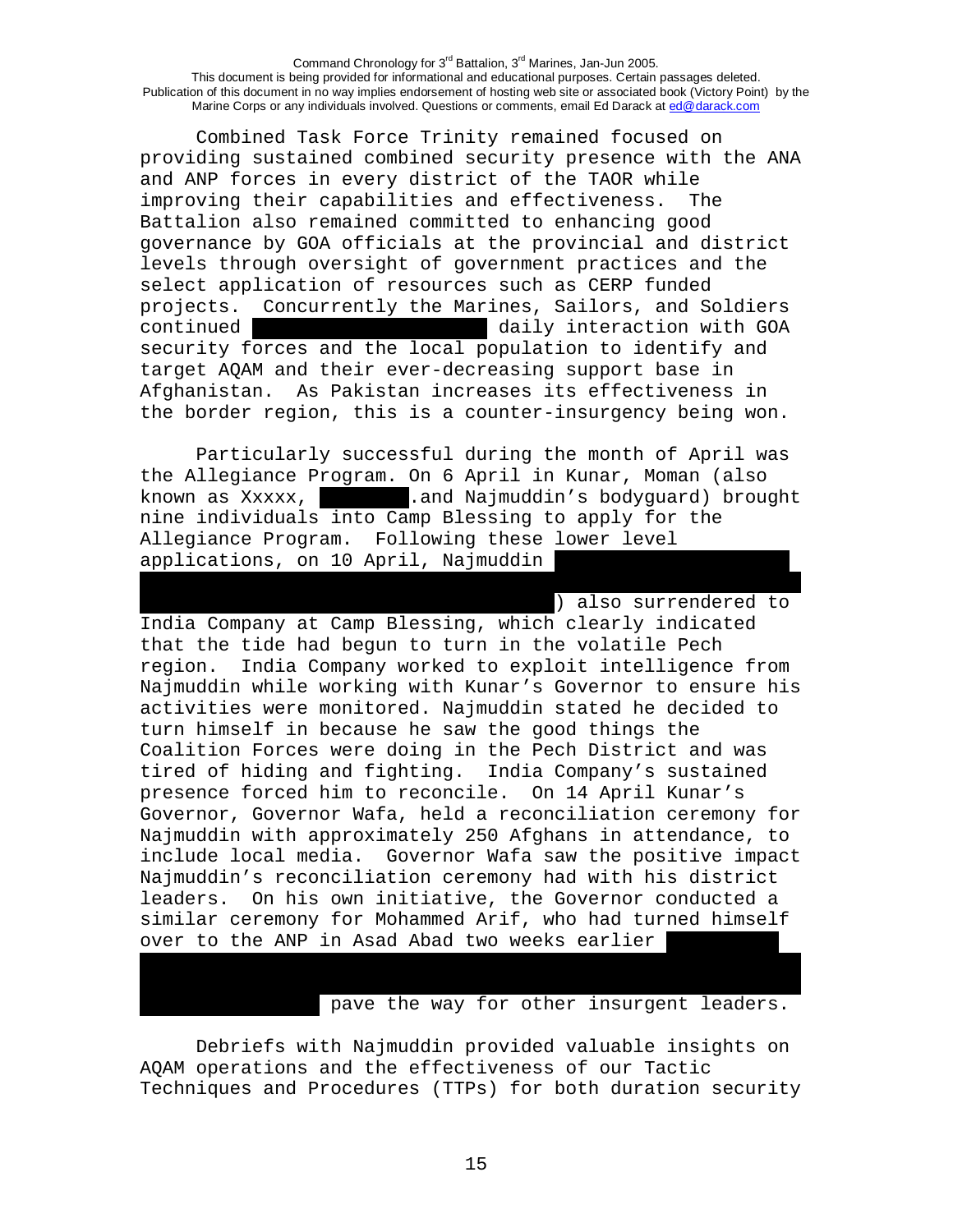missions and targeted detention operations. The most effective method to combat the AQAM remains emplacing conventional forces in the areas from which they operate (typically those areas isolated in difficult terrain) for periods of long duration. Maintaining pressure on the AQAM sends a clear message that we are there to stay, and makes it too uncomfortable to continue resistance. When done in conjunction with CMO, it helps elicit support from the village populations to increase their own pressure on AQAM to turn themselves in and cease their activity, which more readily leads to the surrender of lower level fighters. The bottom line is that it is normally more effective than targeted detentions where gaining viable, actionable intelligence and isolating the objective area are normally problematic. Kilo Company began taking this same approach in the isolated mountain villages of the northern Laghman Province, and Lima Company began to work with CJSOTF forces to do the same in the Tora Bora region.

On 19 April, **with the contract of the Contract Contract** in  $\alpha$  a known AQAM leader in Nangarhar Province, initiated Allegiance Program paper work with Lima Company in Jalal Abad. Also of concern during this time was the fact that many of the Taliban associates in the border regions of Pakistan were making overtures to the GOA in hopes of returning to their homes in Afghanistan. (The GOA and Coalition will need to closely monitor those accepted into the Allegiance Program to prevent the AQAM from reseeding the eastern region or infiltrating the GOA. Those AQAM who remain dedicated to Islamic extremism are struggling to find consistent safe haven and Afghans willing to contribute to their cause. The critical vulnerability remains government corruption and efforts must continue at all levels to address it.)

Other successful strides made towards reducing the number of active AQAM in TAOR Trinity during the month of April included the detention of an IED cell in Kunar and a targeted capture in Khowst. On 5 April, several members of a known IED cell in Sarkani were captured. After months of by Coalition Forces in Kunar Province and led by the ODA, sufficient information was developed for the ODA to successfully …………………………………………………………………………………………………………………... Other

Coalition Forces (OCF) and ODA also detained nine other targets that were believed to be part of the IED cell. Additionally, **Example 2**, another member of the cell,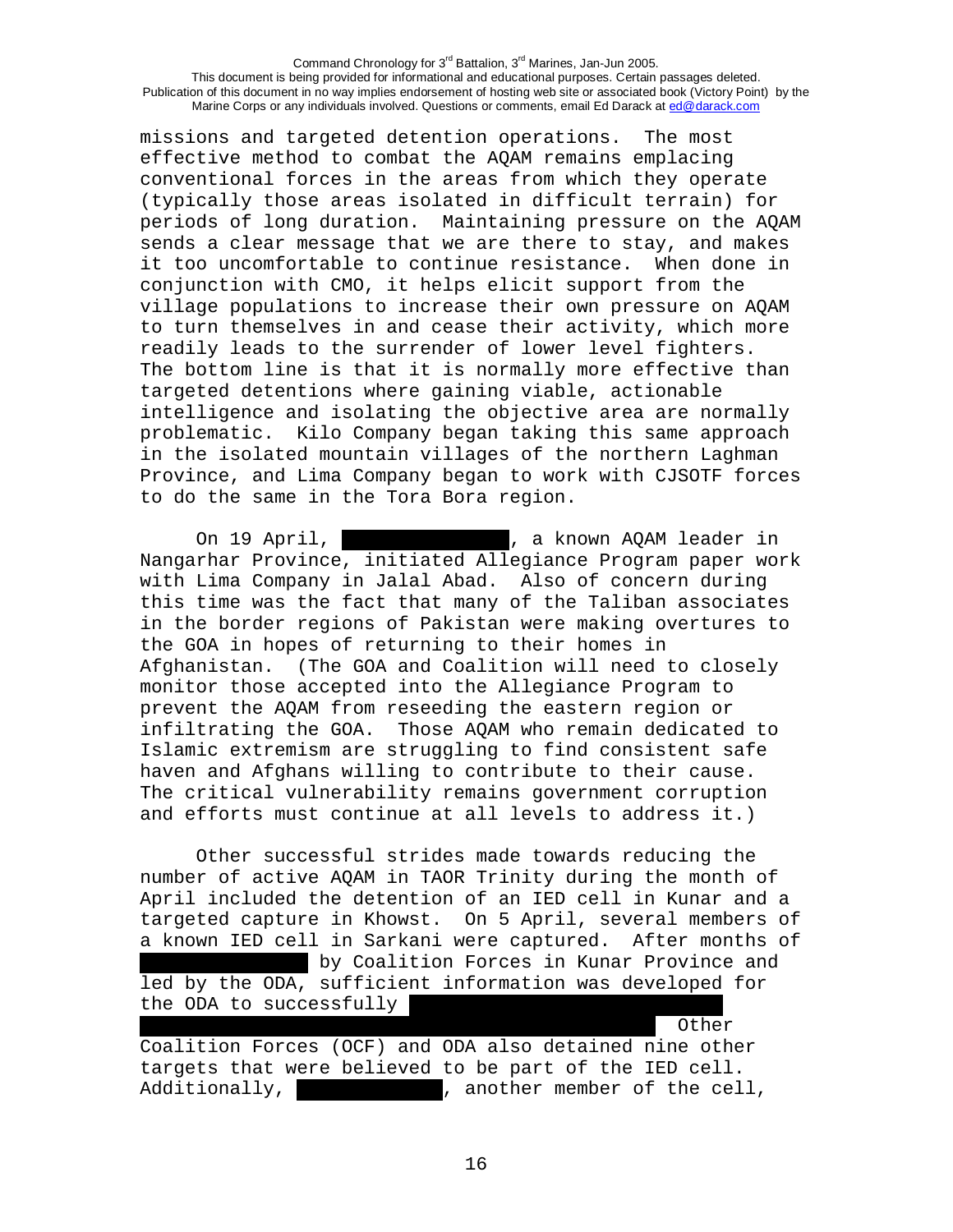and turned him over to India Company. Although the financier and other members of the cell remained in Pakistan, it was assessed that these detentions significantly disabled the transit and emplacement portions of the Sarkani cell.

Prior to turning over their battle space in Khowst to 2-504 PIR, Weapons Company successfully captured

…………………………………………………………………………………………………………………... Although

the AQAM clearly began to search for the means to conduct a high impact attack beyond ineffective, long-range rocket attacks and largely ineffective IED emplacements, their alienation from the Afghan population restricted their maneuverability and support.

Lima and Kilo Companies also continued to stay on the offensive in searching for AQAM fighters. On 3 April, a platoon from Kilo Company was engaged with ineffective RPG and small arms fire at their patrol base and observation post (OP) in the Charkh District, Logar Province. The patrol attempted to close with the enemy forces, but was unable to do so prior to the enemy's egress. There were no casualties or battle damage as a result of this engagement.

On 10 April, India Company sustained RPG and small arms fire at Camp Blessing and both Marines and ASF returned fire with small arms and crew served weapons. The ASF was sent to investigate but were unable to locate the enemy forces that had engaged at maximum range and swiftly egressed. There were no resulting casualties or battle damage.

On 11 April, FOB Jalal Abad sustained an ineffective 107mm rocket attack with all three rounds landing 1000 meters to the east of the FOB. Again there were no resulting casualties or battle damage. On 19 April, FOB Salerno also sustained a 122mm rocket attack. Four impacts were reported and confirmed with

Counter-battery fire was initiated based on

and then adjusted utilizing the forward observer team that was pre-positioned on BCP 2 and AH-64's. The AH-64's reported dismounted troop movements and adjusted indirect fire while directing Close Air Support (CAS) from A-10's and AC-130's.

………………………………………………………………………………………………………………………………………………………..

On 26 April, a platoon from Lima Company along with ANA was targeted by two IEDs followed by a small arms ambush from three insurgents. One of the insurgents fled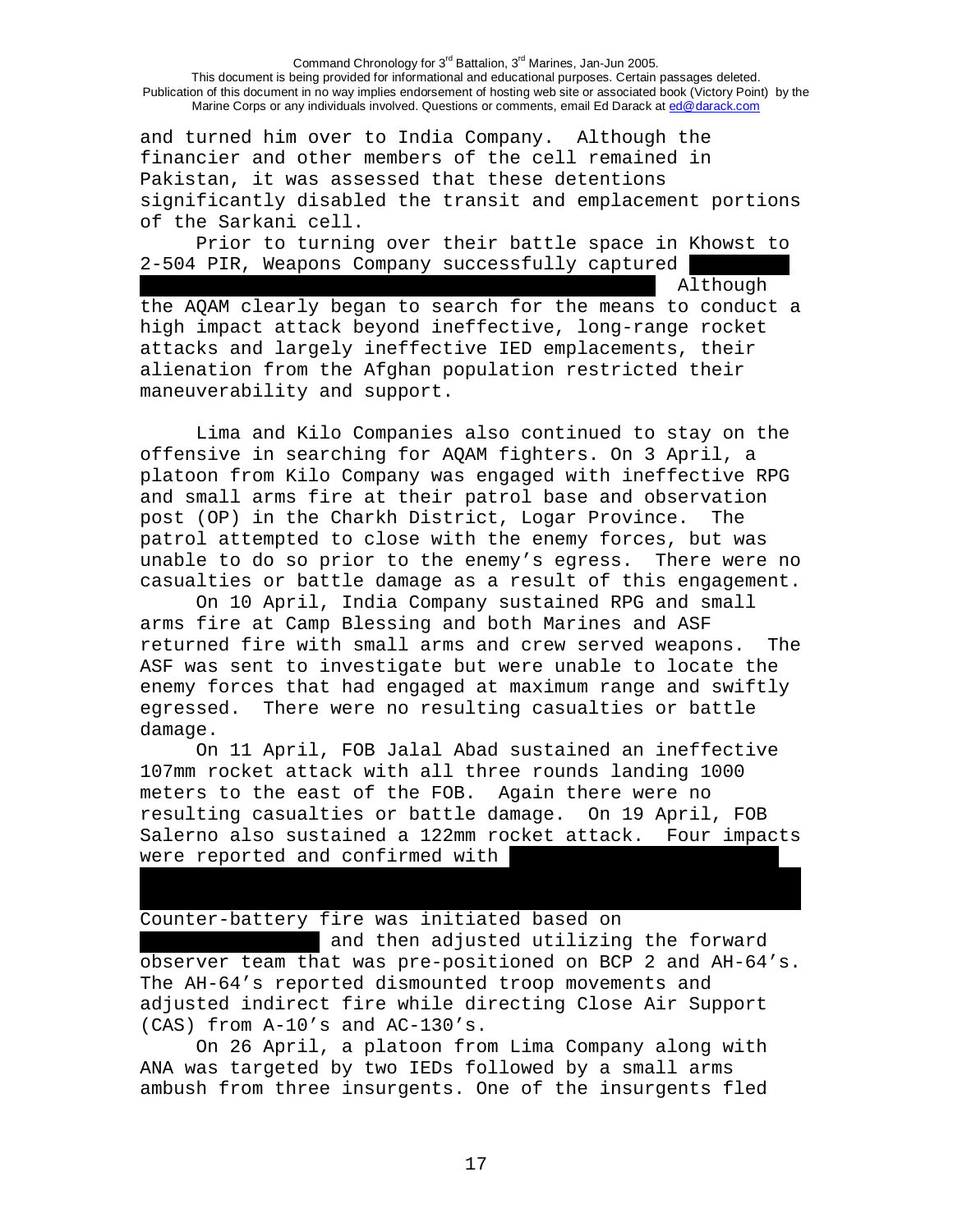and began firing an AK-47 from behind a nearby taxi van full of civilians. The presence of the civilians restricted coalition fires and allowed the insurgents to escape. Three local nationals were MEDEVAC'd with gunshot wounds and all eventually recovered at Bagram Medical Facility. Lima Company seized upon the fact that the AQAM had used the local nationals as cover as an operation for effective information operations with the local national population.

After the Combined Joint Task Force (CJTF) 76 change of command in late March, America's Battalion saw the reconfiguration of TAOR Trinity and the arrival of Second Battalion, 504th Parachute Infantry Regiment (2-504 PIR) in early April. Based on a warning order from CJTF-76 given on 3 April, 3/3 convened an Operational Planning Team (OPT) to create a Plan of Action and Milestones (POA&M) for conducting a Relief in Place (RIP) of the southern provinces (Khowst, Paktia and Logar) and consolidating CTF Trinity in the northern provinces (Nangarhar, Kunar and Laghman). Two months from a RIP and TOA with Second Battalion, Third Marines (2/3), the Battalion began to expedite this process in order to have the equipment account relocated in time for a smooth RIP. With the Battalion consolidation, 3/3 faced the complete construction of a new Command Post to house the Battalion COC and H&S Company guard force, literally from the ground up at Jalal Abad Airfield (JAF) while simultaneously executing normal Battalion operations as part of Operation DETERMINED RESOLVE in support of OEF.

On 14 April, the 2-504 PIR arrived in Salerno and began the RIP of TAOR Trinity South, which would be redesignated TAOR White Devil. While roughly half of the 3/3 personnel in Salerno convoyed to JAF, the Battalion leveraged the airlift that embarked the 2-504 PIR into Salerno in order to displace the remaining 3/3 equipment and personnel. By 19 April, the Alpha Command Group had displaced to JAF to direct Operations DETERMINED RESOLVE and CELTICS in Nangarhar, Kunar and Laghman while the Bravo Command Group managed the RIP with 2-504 PIR in Khowst, Paktia and Logar. Also during this time, H&S and Weapons Companies conducted a turnover with Alpha and Bravo Companies, 2-504 PIR with Weapons Company detaching 2nd Platoon back to its parent unit, Lima Company, in Jalal Abad. Concurrently, Kilo Company conducted a turnover with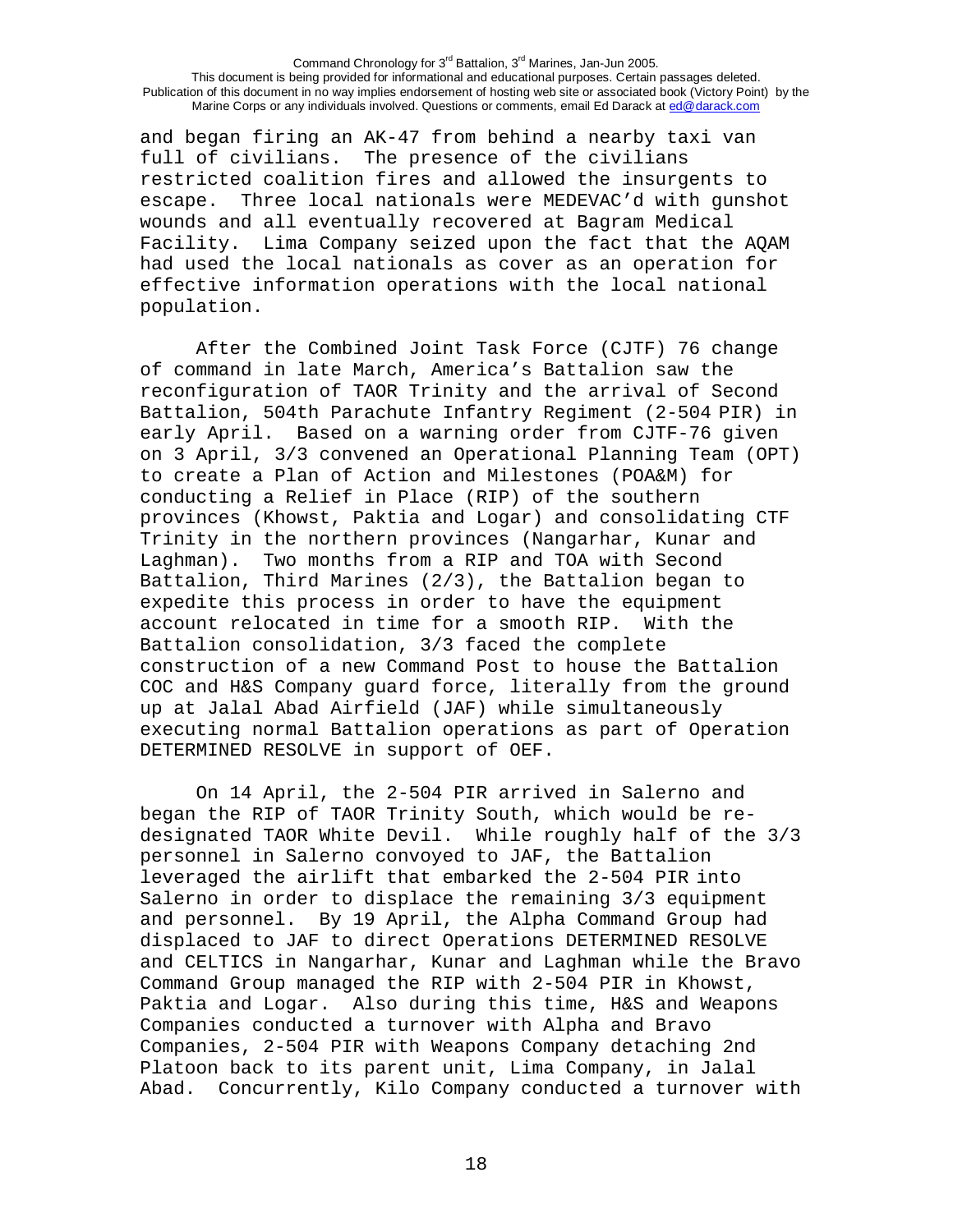Charlie Company, 2-504 PIR while sending 2nd Platoon to Mehtar Lam to conduct a turnover with 3rd Platoon, Lima Company in the newly established forward operating base (FOB) in Mehtar Lam, Laghman Province. Throughout April, extensive construction continued at both FOB Mehtar Lam and JAF in order to set 2/3 up with the best possible facilities in TAOR Trinity.

The only distinguished visitor to TAOR Trinity in the month of April arrived at FOB Gardez on 3 April, as Kilo Company and the Gardez PRT hosted Dr. Jeffery Nadaner, U.S. Deputy Assistant Secretary of Defense for Stability Operations. During the month of April, America's Battalion conducted 516 combat patrols, of which 290 were integrated with the ANA, KPF, ANP, or ASF.

On 1 May, a ceremony in Salerno completed the TOA of TAOR White Devil (formerly TAOR Trinity South) to the 2-504 PIR. The Bravo Command Group and Weapons Company participated in the TOA ceremony at FOB Salerno, then quickly completed their respective Ground Assault Convoys (GACs) to Jalalabad Air Field (JAF) in order to join the ongoing task of FOB construction and the guard force for the new camp at JAF. By 3 May, the Battalion had completed consolidation of TAOR Trinity in the northern provinces of Nangarhar, Kunar and Laghman. During May, America's Battalion's priorities became: 1) Task force operations in support of CJTF-76 Operation DETERMINED RESOLVE (with the main effort being Operation CELTICS in the southern Nangarhar/Tora Bora region); 2) Consistently improving the infrastructure aboard both Jalalabad Air Field (JAF) and FOB Mehtar Lam; and 3) ensuring our equipment set was fully prepared for RIP with 2/3 in June. India Company continued security operations throughout Kunar Province while conducting VCPs in the vicinity of the Nowabad Bridge and along the Asad Abad to Jalal Abad Road. Kilo Company conducted security operations in the northern regions of Laghman Province supplemented with VCPs along Highway One in the southern district of Qarghayl. Lima Company also continued security operations in the Nangarhar Province conducting VCPs along Highway One, particularly in the vicinity of the Khyber Pass, as part of shaping for Operation CELTICS.

On 8 May, 2d Platoon, Kilo Company was ambushed while on a presence/security patrol in the Mayl Valley. The Kilo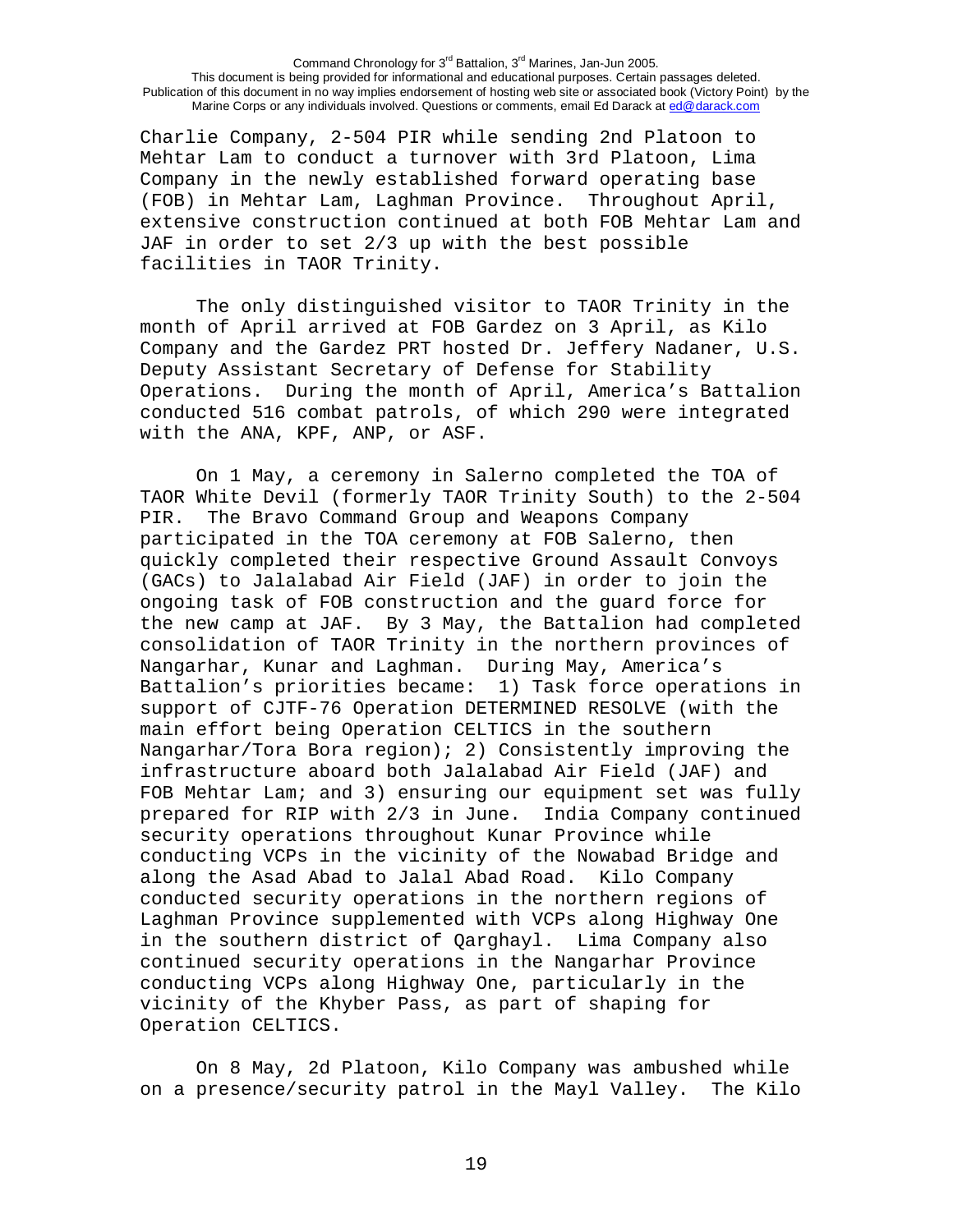Company element received a barrage of RPG, RPK, and small arms fire from a platoon sized enemy element. Kilo Company returned fire, forcing the enemy to take cover in nearby caves as they continued to fire. Second Platoon continued to close with the enemy while calling in air strikes from A-10s. After the air strikes on the caves and the resulting lull in gunfire, an element from 2d Platoon began to assess battle damage when two Marines conducted a search to confirm the status of a slain enemy combatant. Corporal Schoener and Lance Corporal Kirven suffered gunshot wounds sustained from small arms fire emitting from a nearby cave where two combatants were well concealed. While the two injured Marines returned fire, the combatants threw a fragmentary grenade, which killed Lance Corporal Kirven. Severely wounded by the fragmentation, Corporal Schoener continued to return fire despite his injuries and remained trapped in the enemy line of fire. The remainder of the squad maneuvered around the cave while returning fire and throwing grenades into the cave. It was only when the Marines had destroyed the enemy in the cave that they were able to come within reach of Corporal Schoener, who expired shortly thereafter. Additionally, during this engagement three Marines were wounded in action: First Lieutenant Boada, Corporal Chinana, and Lance Corporal Lynch.

. The contract of the contract of the contract of the contract of the contract of the contract of the contract of the contract of the contract of the contract of the contract of the contract of the contract of the contrac confirmed that the enemy combatants were fighters of the

……………………………………………………………………………………………………………….. ………..

reported that most of the AQAM dead and wounded were brought to Kanday Village where it was confirmed that six enemy personnel were wounded in action (WIA) and 15 enemy personnel KIA. Four WIA and twelve KIA were positively identified, to include two of " " I brothers and his uncle. Kilo Company remained in the immediate vicinity of the contact for several days to develop leads to locate any more individuals involved in the skirmish. Combined Task Force Trinity, along with an entire grateful nation, mourned the loss of the two fallen Marines who are truly American patriots. On 13 May, a memorial ceremony was held at FOB Mehtar Lam and on 18 May, Camp Trinity at JAF was re-named Camp Schoener-Kervin as a tribute to these Marines' sacrifice.

On 10 May, India Company sustained ineffective mortar fire near their patrol base in the Korengal Valley, Pech District, Kunar Province. The enemy fled before the company could close with them and there was no resulting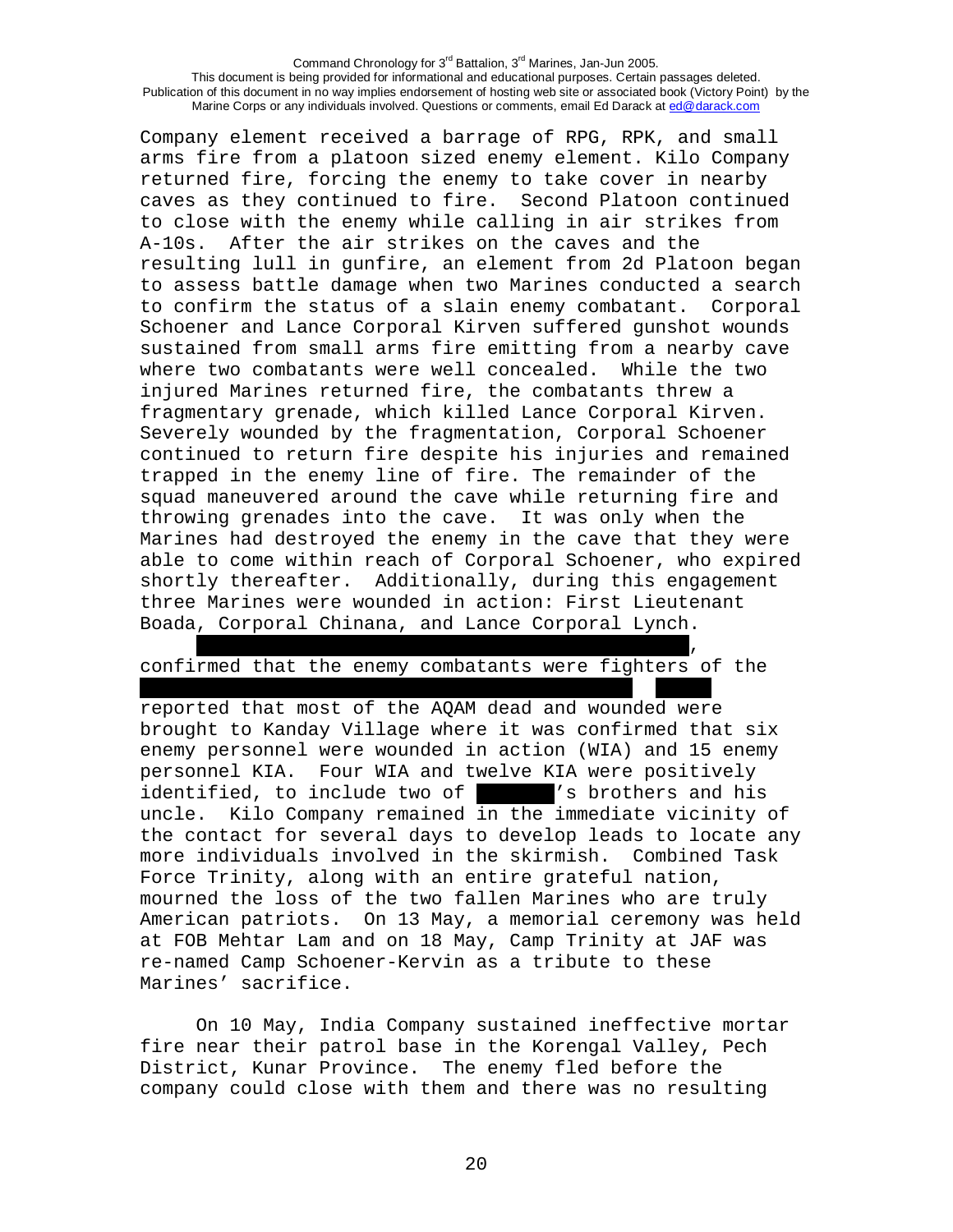battle damage or casualties. On 12 May, an India Company patrol received RPG and small arms fire from a squad-sized enemy element in the vicinity of LZ Lumberyard. The patrol returned fire with 60mm mortars. The contact resulted in one enemy KIA and one ASF KIA. Also on 12 May, the Battalion Executive Officer's vehicle sustained an IED blast while on a Ground Assault Convoy (GAC) in support of the Battalion's Pre-Relief In Place Commodities Inspection Tour. There were no casualties, but the vehicle was a mobility kill as a result of the blast. On 24 May, Kilo Company sustained an ineffective IED attack in the vicinity of the Alishang village that resulted in no casualties and minimal battle damage. Again, on 28 May, Kilo Company sustained an ineffective IED attack in the vicinity of the Alishang District, Laghman Province resulting in no casualties or battle damage.

 In response to an inaccurate Newsweek article, Mullahs, educators, and Islamic students staged large demonstrations in the city of Jalal Abad, Nangarhar Province on 11 May. The demonstrations turned destructive in some areas as tires and vehicles were burned, rocks were thrown, looting occurred, and several United Nations' compounds were targeted. America's Battalion stood postured to respond at the request of the Governor, but patiently directed ANP and then ANA forces to disperse the demonstrations and restore order in the city. The Battalion Commander met with the Governor of Nangarhar, Haji Din Mohammed and the provincial police chief, General Hazrat Ali to discuss the riots. Both believed that the events in Jalal Abad were, in fact, not riots but planned and orchestrated attacks on the NGO and government buildings. Both also believed that the attacks were directed by a handful of AQAM exploiting some radical students. Simultaneous riots in several Afghan cities, using the alleged Koran flushing incident as a pretext, seemed to support their assessment. In the aftermath of the demonstrations, the Governor spoke with a Shura of 62 Mullahs who then condemned the attacks; visited the fundamentalist Bajazi Mosque and gained their condemnation of the attacks; met with effected business owners whose businesses suffered damage; orchestrated the Jalal Abad elders' apology to the UN and the Pakistan Consulate and their offer to repair the damages; and made an appearance to announce the conduct of a MOI investigation and the formation of a commission to address grievances with the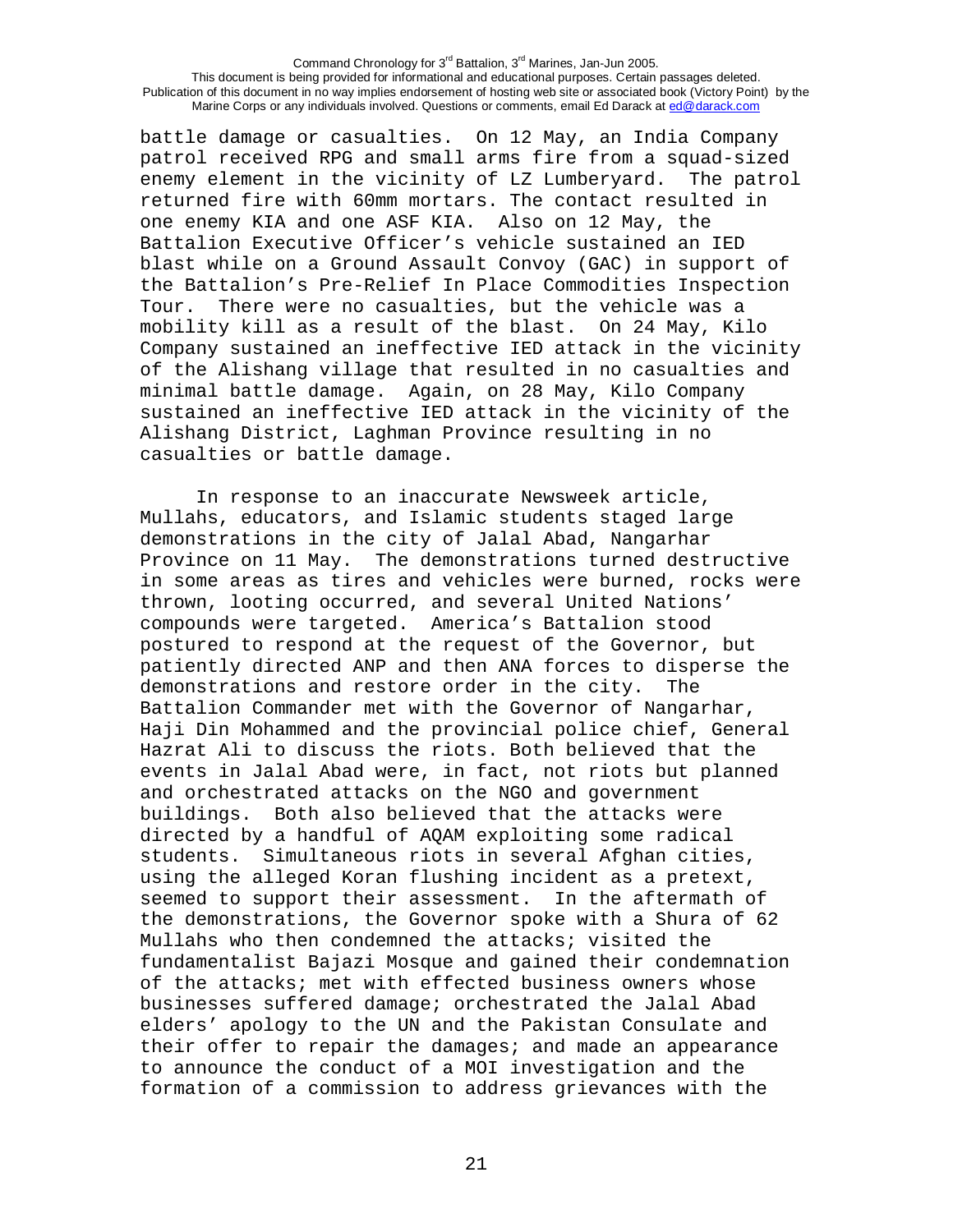government in a non-violent forum. The Governor also offered the two guesthouses of his complex to the UN as offices until their building could be repaired. The Governor expressed his concern of the departure of most aid organizations and the fact that the attackers burned a mosque, several Korans, and the Shura Office – all clear anti-Islamic actions – that capitalized on the hypocrisy of those who participated in the attacks because of the alleged Guantanamo Bay incident. The Coalition and GOA also exploited the fact that Afghan Security Forces handled this situation on their own, without the involvement of Coalition Forces, which could have dramatically escalated the grievances of those involved.

The Governor stated that four were killed and 65 wounded/injured (of which six were police). The number of participants was estimated at approximately 500. The ANP detained and questioned 27 individuals; and questioned the 59 wounded participants to ascertain the leadership that instigated the event. Combined Task Force Trinity then focused on posturing and rehearsing the ANA for assisting the ANP in meeting threats, such as riots, within the Province, to include the downtown area of Jalal Abad. Kabul also sent the National Chief of ANP, 150 extra policemen and an MOI investigation team to assist Governor Din Mohammed. Predictably, the Governor requested that the Coalition suspend significant operations until he could get a complete assessment of the events. The Battalion continued security patrols the outlying areas and in coordination with the ANP and ANA. In those areas where riots were anticipated, CTF Trinity requested presence patrols by the ANP and ANA with Coalition Forces standing by to assist as necessary.



These **Example Emphasized Coalition and U.S. respect for** Islam and Afghan culture and asked that we be judged by our actions here and not some alleged incident in Guantanamo Bay. CTF Trinity also continued to advertise the obvious improvement in strength of the GOA through the fact that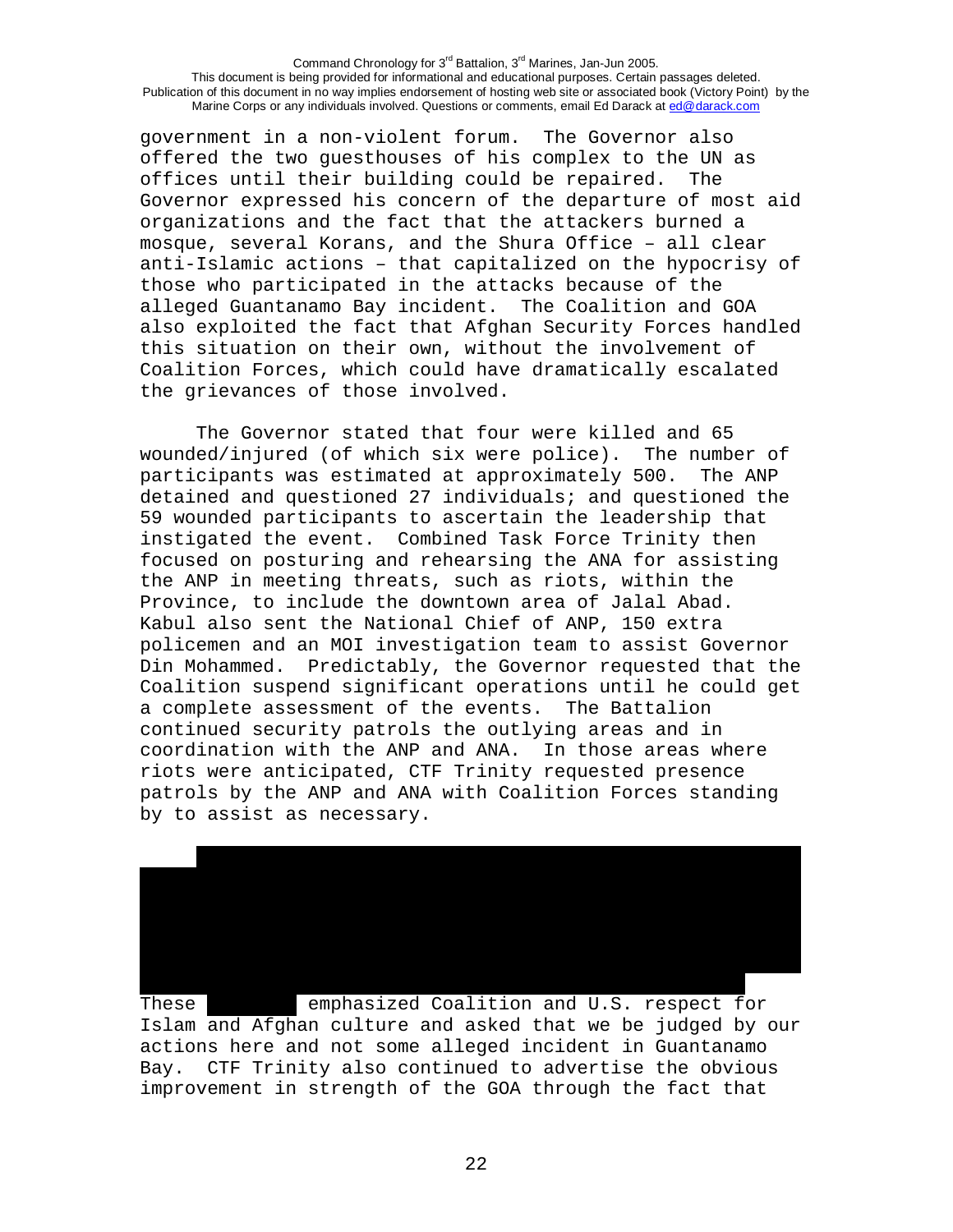Afghan Security Forces handled the violence effectively without the need for Coalition involvement and that Coalition Forces exercised great restraint while avoiding involvement to prevent unnecessary escalation. Combined Task Force Trinity also used the Newsweek situation as an opportunity to educate Afghans on the need to openly discuss such accusations prior to organizing demonstrations/inciting violence particularly with the Mullahs and University and High School students. It was also pointed out that Coalition forces are occasionally accused of acting on "false witness". In the case of these violent demonstrations, however, the "false witness" was acted upon by those who participated in the riots.

…………………………………..

Based on the information battle, a perceptibly offensive battalion operation would have risked creating a situation that the AQAM could exploit. Because of this and the lack of actionable intelligence of AQAM presence in the Tora Boras, later phases of operation CELTICS were delayed and then modified. With the shaping phase complete, and the necessity of targeted detention negligible, the Battalion adjusted the rest of the operation by reinforcing Lima Company to conduct village assessments for targeted CMO, MEDCAPs, and Humanitarian Aid drops as the main effort along two suspected AQAM infiltration routes in southern Nangarhar. India Company, Kilo Company, and a platoon from Lima Company conducted Vehicle Checkpoints (VCPs) in order to control the major LOCs running from Pakistan toward Kabul through TAOR Trinity. Operation CELTICS placed a significant coalition signature in the Khogyani and Pachir Wa Agam Districts,

The disposition of the people in Pachir Wa Agam was significantly pro-GOA/Coalition. The people there were waiting to see the results of the Phase III Alternative Livelihood Program to replicate the profits they lost in giving up poppy growing. The disposition of the people in Khogyani was tolerant of Coalition Forces and anti-District Government. Numerous people in the area felt terrorized by the current sub-governor, and they perceived that Governor Din Mohammed protected him. Dedicated airlift from TF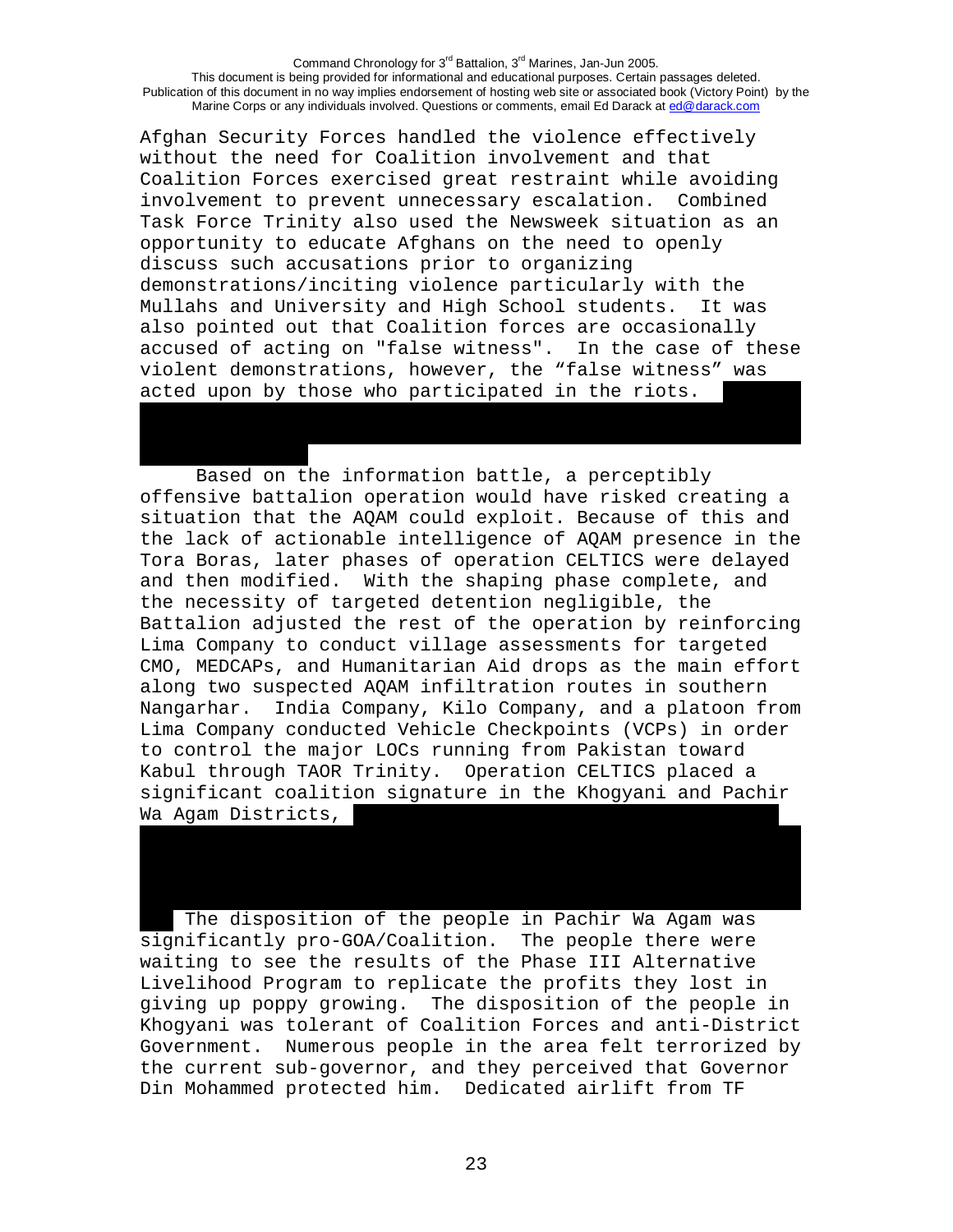Sabre allowed the main element for Operation CELTICS to reposition Marines and insert, as well as airdrop, CMO supplies into remote areas along the targeted infiltration routes. Throughout the operation, America's Battalion distributed over 38,000 pounds of food and equipment and provided medical assistance and supplies to an estimated 2,000 Afghans.

In May, CTF Trinity continued to see thriving participation in the Allegiance Program. On 7 May, Najmuddin visited Camp Blessing and brought four individuals, who began processing for allegiance. In Laghman, on 13 May, vetted target Wakil surrendered himself and 30 of his men, along with their arms, to Governor Safi for reconciliation as a direct result of Kilo Company's combat actions in the Alishang Valley and presence patrols in the Alingar Valley. In Kunar Province, vetted target Gul Amir enrolled as a candidate for reconciliation and the Allegiance Program process was initiated. Gul Amir stated that he had not been involved in attacks against Coalition Forces and just wanted to be allowed to live without fear of detention. The Governor held a ceremony to publicly acknowledge Gul Amir's reconciliation and support for the GOA on 31 May in Asad Abad. On 29 May, four individuals from the Saparay Village, Sarkani District, Kunar Province turned themselves in to Governor Wafa for reconciliation. These individuals were suspected to be members of the IED cell in the Sarkani-Ganjigal area. CTF Trinity has assessed that continuous presence in these areas have contributed greatly to the numerous allegiance participants.

 In the last weeks of May, duration security missions were underway in the Achin and Chaparhar Districts, Nangarhar Province, Dawlet Shah District, Laghman Province and Pech District, Kunar Province. The CTF Trinity staff conducted operations with the 2/3 ADVON to prepare battalion task force level operations targeting Ahmad Shah in Kunar and Pashtoon in northern Laghman. The shaping phase for both of these operations were part of the RIP, and 2/3 was postured to execute Phase II (targeted detention) if targetable locations emerged.

. India Company conducted duration security operations in a portion of the Pech District where there were suspected arms caches. Kilo Company continued duration operations in the northern Alishang and Dawlet

24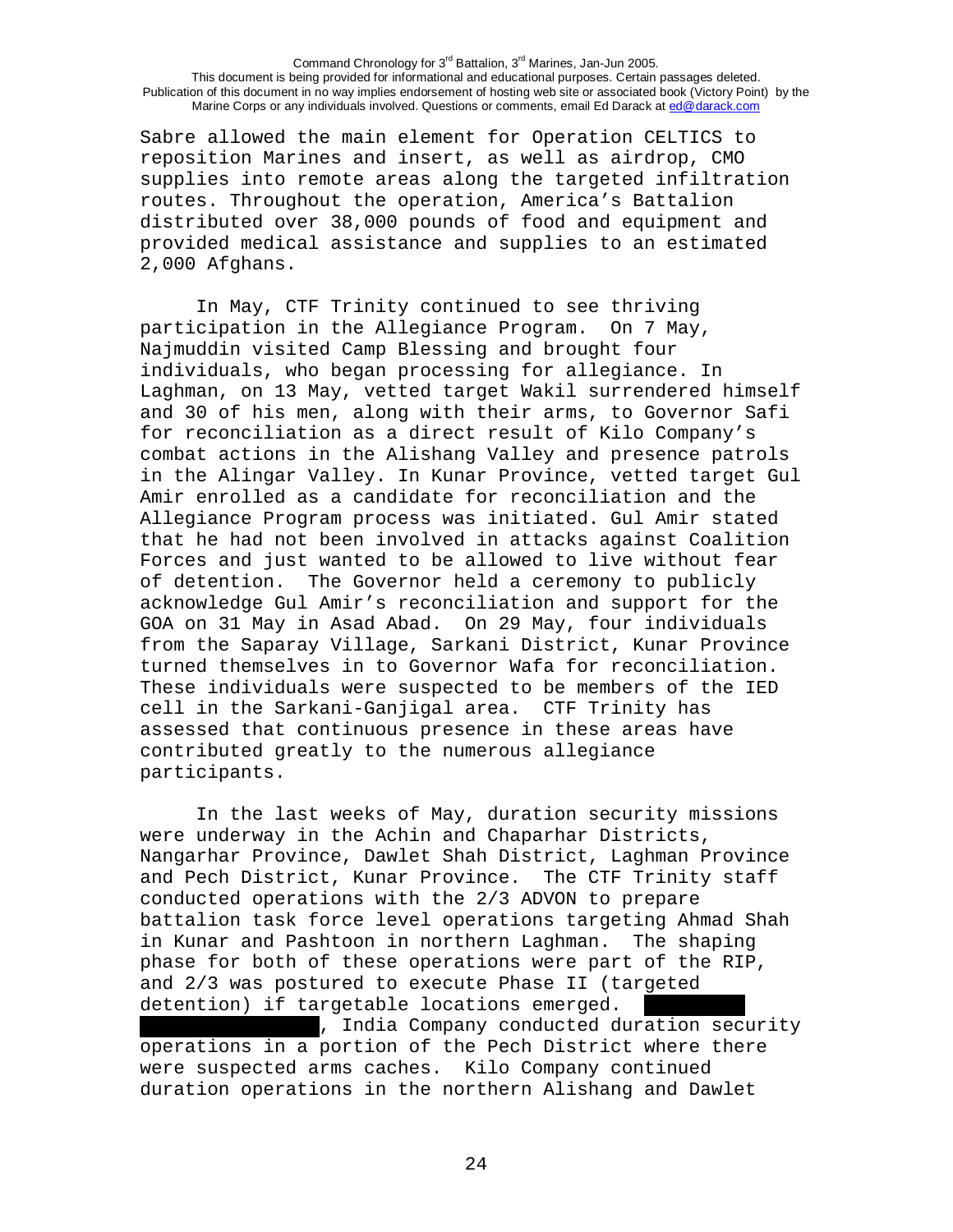Shaw Districts in an attempt to confirm Pashtoon's location. Lima Company continued security operations in the southern Nangarhar Province to prevent AQAM from reseeding in the Tora Bora region. H&S Company continued the guard force mission, while Weapons Company continued FOB construction at Camp Schoener-Kervin. All companies continued to conduct combined VCPs along the key LOCs running to Jalal Abad and Kabul as an opportunity to train local ANP forces and to deter AQAM transporting arms and IED material into the populated areas.

 On 12 May, Lieutenant General Eikenberry, Combined Forces Command Afghanistan (CFC-A), visited FOB Asad Abad and met with government officials in the Kunar Province. On 30 May, Commanding General CJTF-76, Major General Kamiya visited FOB Mehtar Lam and Camp Blessing. During the month of May, America's Battalion conducted 468 combat patrols of which 277 were integrated with the ANA, KPF, ANP, or ASF.

During the first part of June, India Company continued operations to pressure Ahmad Shah in the Pech District and to deter further IED attacks in the Watapor and Sarkani Districts. Kilo Company continued to maintain its presence in Northern Laghman to locate and destroy Pashtoon and members of his cell. Lima Company continued to maintain presence in the southern Nangarhar Region to prevent AQAM re-seeding of the Tora Bora Region. Although AQAM were undoubtedly there, the population continued to appear overwhelmingly supportive of coalition forces, even in those areas that were greatly dissatisfied with their provincial and district governments (like many in Khogyani District). H&S Company continued the guard mission aboard Camp Schoener-Kirven. Both H&S Company and Weapons Company continued FOB construction at Camp Schoener-Kirven.

 By 6 June the main body for 2/3 began to close on the FOBs in TAOR Trinity. Combined Task Force Trinity organized a command tour of TAOR Trinity for Koa 6 (2/3 Commanding Officer) that included meetings with the GOA principal officials in each province. Missions in Southern Nangarhar Province, Northern Laghman Province and the Pech District of Kunar concluded as the companies began to receive 2/3 Marines and begin their retrograde to Bagram Air Field (BAF). Combined Task Force Trinity's company and platoon leadership and one squad (-) from each platoon remained in place until the companies transferred authority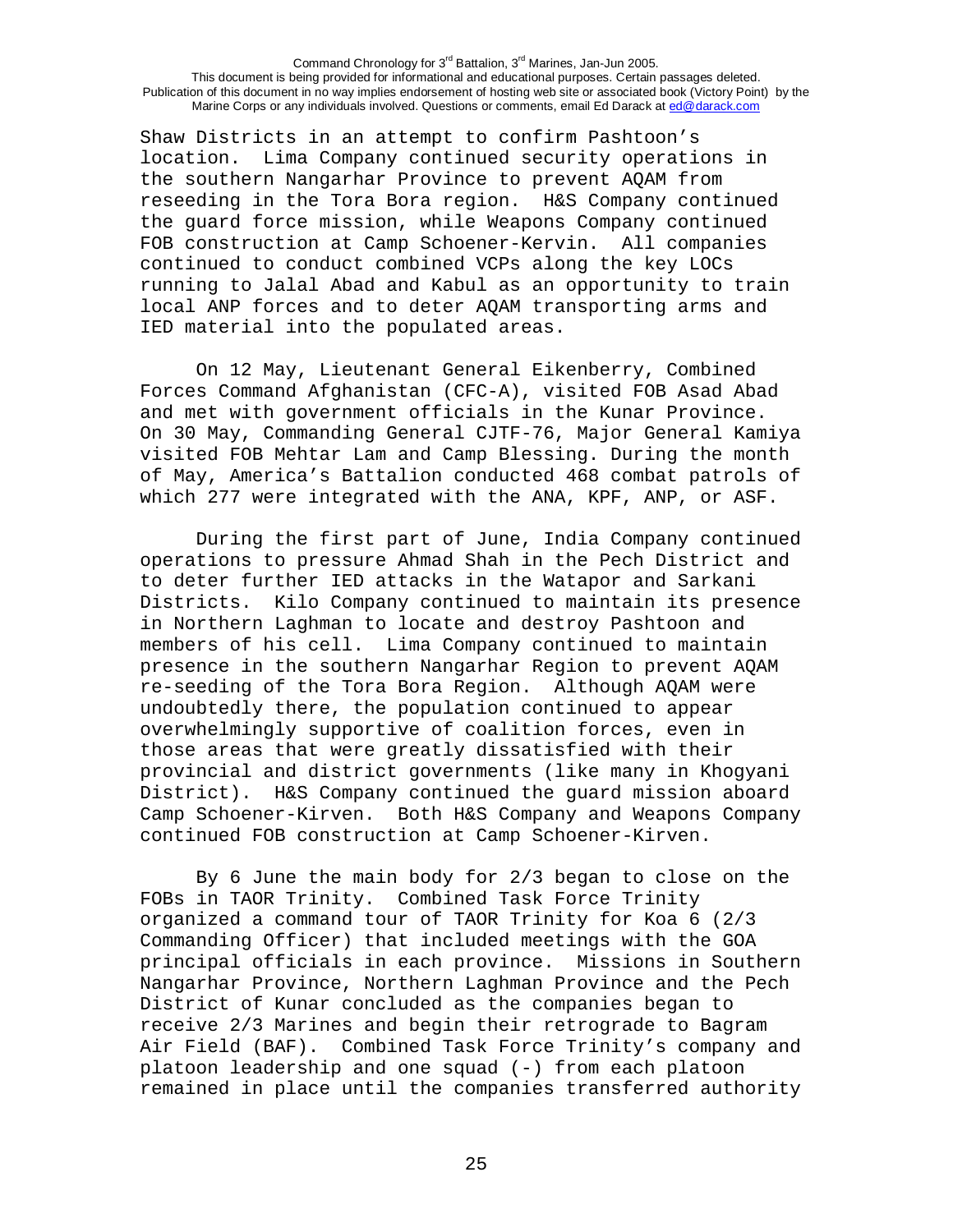on 14 June. As part of the company reliefs in place, 2/3 Marines participated in duration missions with 3/3 leadership in Kunar, Laghman, and in the Southern Nangarhar/Tora Bora Districts. Along with these introductions to duration security missions, the commanders conducted leader engagements with the Governors, ANP chiefs and NDS chiefs of Kunar, Nangarhar and Laghman Provinces, while also turning over force protection responsibilities.

 During June, AQAM affiliated individuals in TAOR Trinity continued to reconcile with the Afghan government. On 6 June, Darwish met with Governor Safi and Kilo Company in Mehtar Lam. He pledged his support for the government, stated that he would collect his weapons to turn in, and will assist in locating and capturing Pashtoon.

On 4 June, Combined Anti-Armor Team A (CAAT A) from India Company was engaged with small arms fire while conducting a GAC from Camp Blessing to Camp Eggers in Asad Abad. The India Company element returned fire with small arms and called for fire from the 105mm howitzers that responded with Rocket Assisted Projectile (RAP) rounds. CAAT B reinforced the element and they all remained in the vicinity of the contact overnight. The following day, CAAT B received RPG and small arms fire from a ridgeline in the vicinity of Dag Village, Pech District, Kunar Province. CAAT A conducted a RIP with CAAT B, and CAAT B returned to base to pick up a platoon for reinforcement. Also on 4 June, 3d Platoon, Lima Company was targeted by an RCIED while en route to Khogyani that exploded in the middle of their convoy. No casualties or battle damage were incurred. On 7 June, another RCIED went off in Shinwar District, Nangarhar Province in the vicinity of a United Arab Emirates SOF convoy and two rockets were fired at FOB Torkham. Both attacks resulted in no casualties or battle damage.

The main body of 2d Battalion, 3d Marines began to arrive at their respective FOBs on 7 June. By 14 June, all of the companies had completed the TOA of their FOBs and respective areas of operation. India Company conducted a TOA ceremony with Echo Company 2/3, Kilo Company conducted a TOA ceremony with Fox Company 2/3, Lima Company conducted a TOA ceremony with Echo Company 2/3, and Weapons and H&S Companies conducted a TOA with their 2/3 counterparts. As 2/3 Marines arrived at the respective FOBs, 3/3 Marines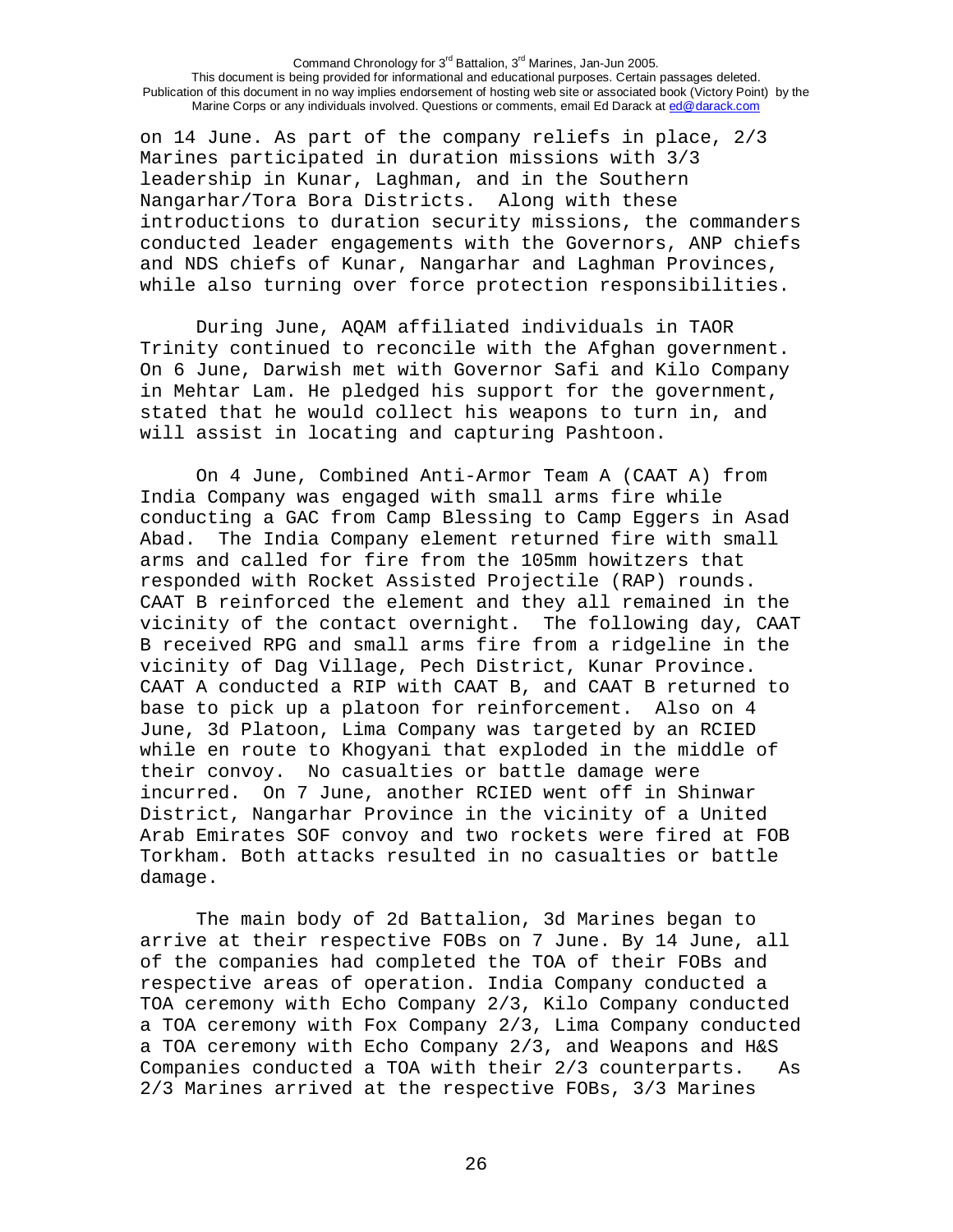retrograded through BAF where they received Deployment Cycle Support (DCS) classes, Battalion garrison SOP classes, and went through customs. From BAF, the Marines proceeded to Manas International Airport where they took various flights to redeploy to MCBH. By 20 June, the entire battalion had been received at MCBH where the Marines had a brief reunion reception after which they proceeded to the armory to turn in applicable weapons and serialized gear.

During the third week of June, all Companies conducted CMR accountability, turned in gear to the Temporary Allowance Pool (TAP) and Consolidated Issue Facility (CIF) to include  $\blacksquare$ 

Those Marines moving back into the barracks recovered their possessions from the Transportation Movement Office (TMO) and settled into their respective facilities. On 24 June, America's Battalion conducted a battalion run, SNCO Professional Military Education (PME), Pre-leave Safety Stand down, and Awards ceremony, after which all of the enlisted Marines were excused for block leave. An Officer's Hail and Farewell was held at the Officer's Club aboard MCBH, after which the officers were excused for block leave.

There were no distinguished visitors to TAOR Trinity in June. During the month of June, America's Battalion conducted 171 combat patrols of which 88 were integrated with the ANA, KPF, ANP, or ASF.

## Legal Action

 The Commanding Officer, 3d Battalion, 3d Marines is the Special Courts-Martial Convening Authority for the five separate companies: India, Kilo, Lima, Weapons, and H&S. As such, the following legal proceedings were held at this level.

|                         | General Courts-Martial |     |  |
|-------------------------|------------------------|-----|--|
|                         | Special Courts-Martial | Т.  |  |
|                         | Summary Courts-Martial | 8   |  |
| Non-Judicial Punishment |                        | 1 R |  |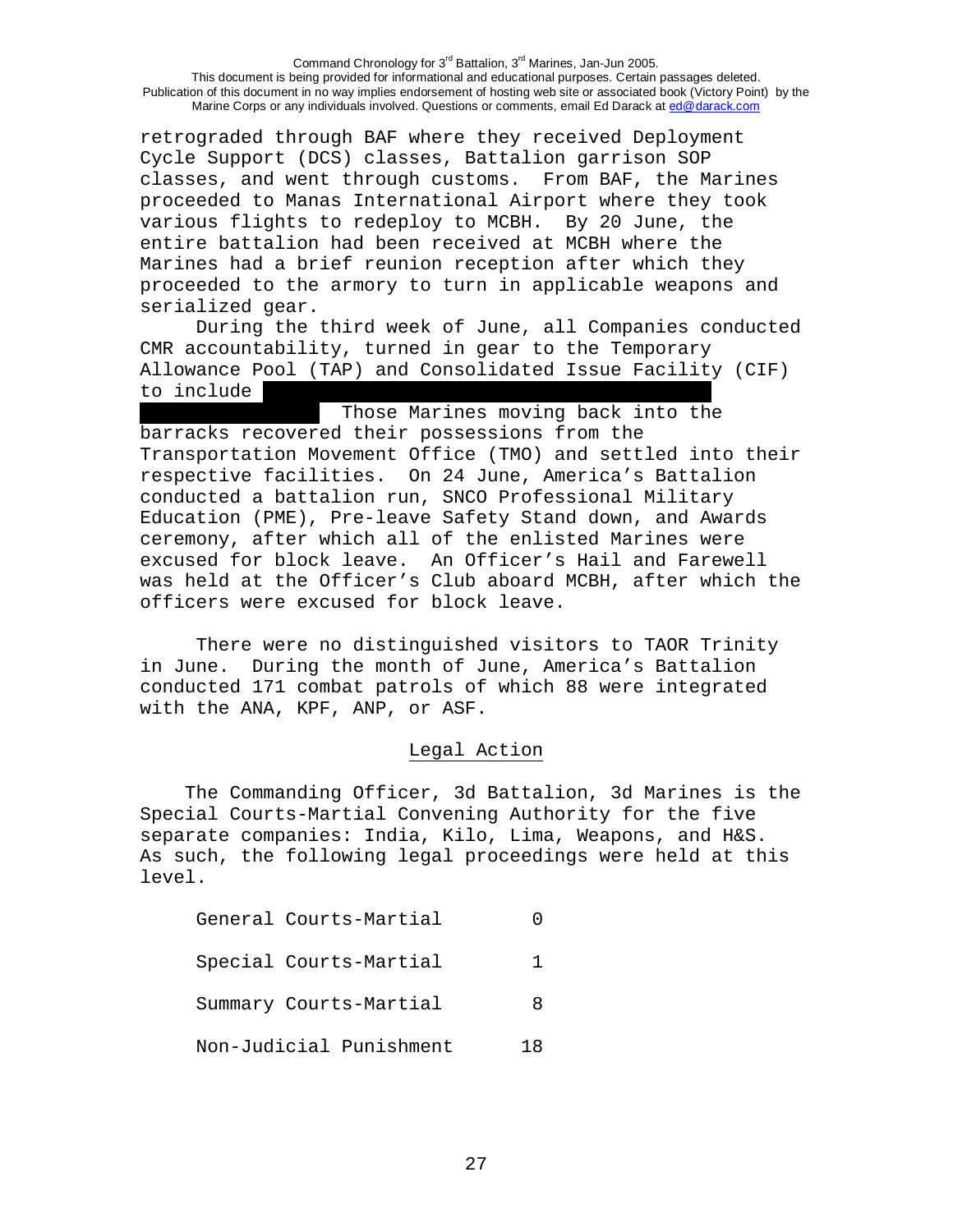### Awards

 3d Battalion, 3d Marines recognized its outstanding Marines by presenting them with the following awards:

Bronze Stars with "V" Bronze Stars Purple Hearts 9 Meritorious Service Medals Navy/Marine Corps Commendation Medals with "V" 0 Navy/Marine Corps Commendation Medals 0 Navy/Marine Corps Achievement Medals with "V" 2 Navy/Marine Corps Achievement Medals 17 Military Outstanding Volunteer Service Medal 1 Certificates of Commendation 20 Meritorious Masts 15 Letters of Appreciation 5

# S-4/Logistics and Embarkation

During the time period from January to June 2005 the S-4 and Logistics cells played a critical role in support of Battalion operations. One of the largest obstacles during the winter months in Afghanistan was the road conditions. From January through March the S-4 was faced with ensuring the combat readiness of all vehicles across an area of operations the size of West Virginia. Operationally, during this same time frame, 3/3 was in the process of conducting battalion level operations in the Kunar Province, targeting mid-level insurgents within the Korengal, Rechah Lam, and Pech Valleys. Faced with the monumental task of supporting battalion operations in addition to the daily rigors of normal patrol operations,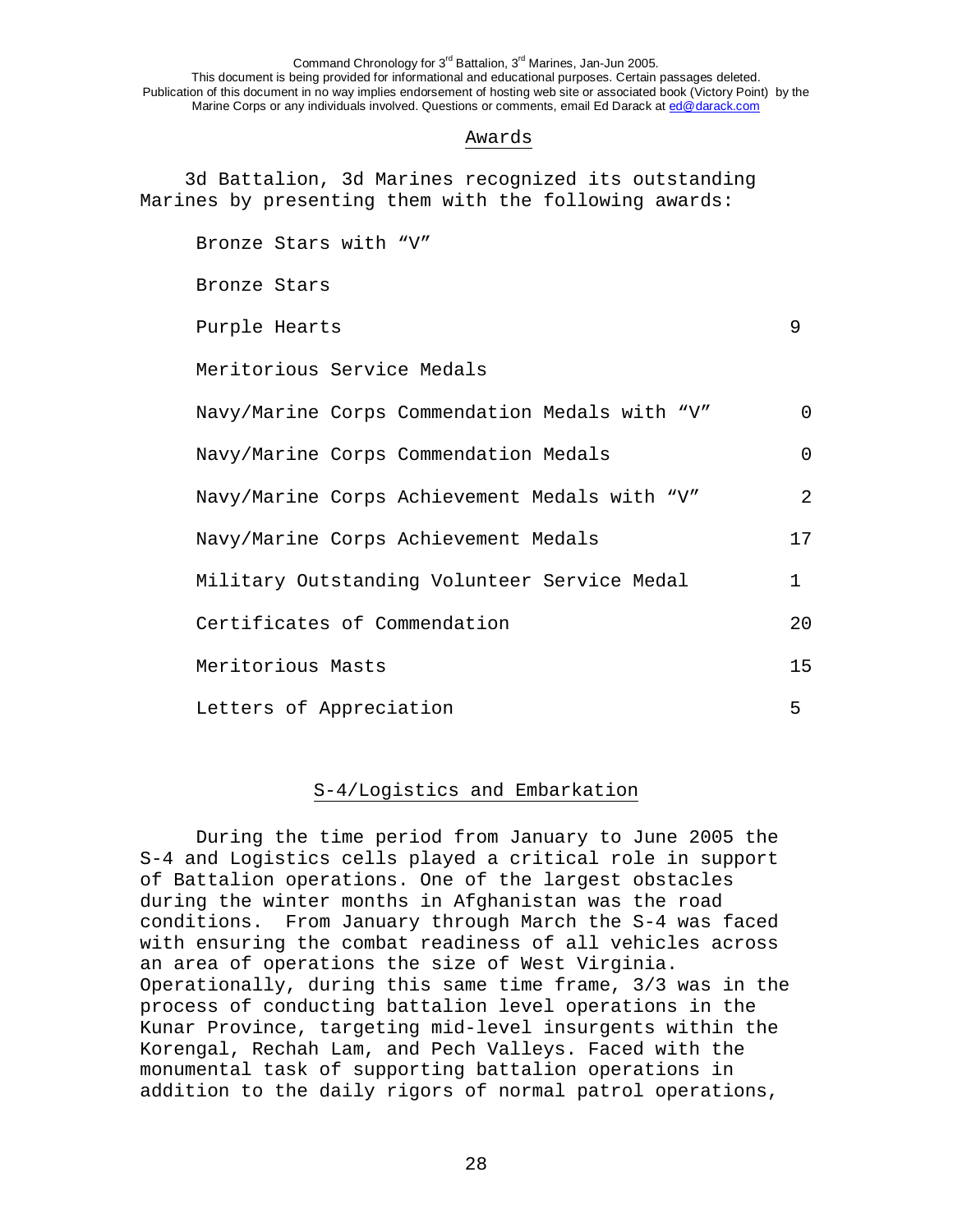the S-4 ensured that all equipment, gear, and vehicles were properly maintained and serviced when necessary. During the month of April, the Battalion faced an even greater task in building a FOB at the Jalal Abad Airfield due to a redistribution in battle space. On extremely short notice, the S-4 was responsible for sending over one hundred jingle trucks to the airfield to be received by the Battalion Quartering Party that constructed the new camp aboard the airfield. In approximately one month's time, all gear, equipment, and vehicles had been received or were en route to JAF from Salerno in support of the move. The Deployed Unit Support Team (DUST) located in Bagram contributed significantly by sending tents and associated gear to accommodate the Battalion's arrival in Jalal Abad.

## Facilities

 From January to April, Headquarters and Service Company located in Salerno, Afghanistan operated under the blanket of an Army and Kellog, Brown, and Ruth Base Operations cell. Throughout this time period, H&S Company was able to focus efforts on the guard force consisting of a provisional rifle company comprised of Marines from each of the sections. Upon relocation to Jalal Abad Airfield in April, Headquarters and Service Company took on several other roles. As Camp Commandant at the airfield, H&S was faced with the task of uniting several different coalition agencies. Among these challenges was a unified effort to consolidate airfield services such as trash collection, and the establishment of a consolidated Local National Dining Facility to accommodate the needs of ODA, OCF, and OGA which were all located in close proximity. As a result, the groundwork for contracts was laid, and weekly coordination meetings were held to ensure all agencies were spun up on the latest developments.

## Battalion Aid Station

During the winter months the Battalion Aid Station (BAS), located at FOB Salerno, played a vital role in supporting H&S Company and Weapons Company for a multitude of MEDCAP operations in Khowst Province. During these MEDCAPs, BAS supported the local population in secluded areas by bringing these villages medicine, blankets, and other winter necessities. Corpsmen from the 3/3 medical team also